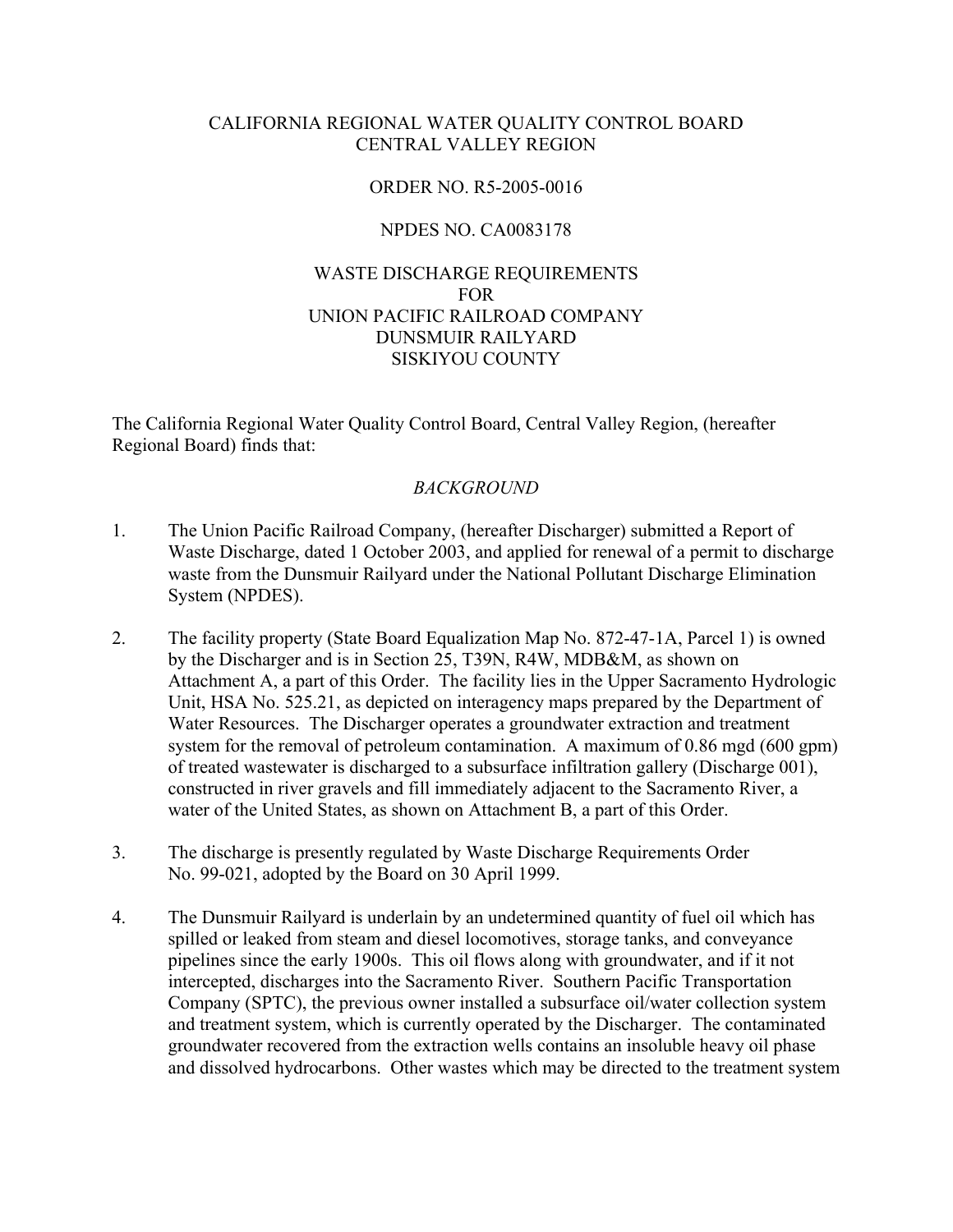include oil and fuel which have leaked from locomotives into the turntable pit, water purged from monitoring wells, and drainage from the maintenance drainage pad.

5. The waste stream first enters a slant rib coalescing oil/water separator to remove suspended oil and solid matter, then passes into a media filter to remove suspended sediment and other solids. The waste stream receives a final polish with granular activated carbon to remove dissolved hydrocarbons prior to discharge to the infiltration gallery. Discharge rates will vary depending upon site cleanup strategies and groundwater elevations which are directly affected by precipitation events. The treatment process is shown on Attachment C, a part of this Order.

| Parameter   | Analysis,<br>(10/02/03) | Reporting<br>Limit | Method           |
|-------------|-------------------------|--------------------|------------------|
| pH          | 6.5                     | NA                 | field            |
| Specific    | $254 \mu S$             | <b>NA</b>          | field            |
| Conductance |                         |                    |                  |
| Temperature | 68 Deg. F               | <b>NA</b>          | field            |
| TPH, Diesel | <b>ND</b>               | $50 \mu g/L$       | <b>EPA 8015M</b> |
| Benzene     | <b>ND</b>               | $5 \mu g/L$        | <b>EPA 8021B</b> |
| Toluene     | <b>ND</b>               | $5 \mu g/L$        | <b>EPA 8021B</b> |
| Ethyl       | <b>ND</b>               | $5 \mu g/L$        | <b>EPA 8021B</b> |
| Benzene     |                         |                    |                  |
| Xylene      | <b>ND</b>               | $5 \mu g/L$        | <b>EPA 8021B</b> |
| Chromium    | ND                      | $2 \mu g/L$        | EPA 200.8        |
| Lead        | ND                      | $1 \mu g/L$        | <b>EPA 200.8</b> |

6. The Report of Waste Discharge describes the discharge as follows:

- 7. The mean annual rainfall is approximately 55 inches and the 10-year 24-hour storm is 6.30 inches. The pan evaporation rate is approximately 55 inches per year, based on information obtained from DWR Bulletin 73-79 (November 1979).
- 8. Petroleum storage at the site consists of two 500 gallon diesel tanks and one 300 gallon tank for storage of oil recovered from extraction wells. The Discharger had previously installed a 15,000-gallon aboveground diesel storage tank for fueling locomotives. This tank has been emptied, cleaned and removed. Locomotives are no longer fueled at this site. Since total petroleum storage at the site is less than 1320 gallons the Discharger is no longer required to seek coverage under the Aboveground Petroleum Storage Tank Act.
- 9. Domestic wastewater is discharged to the City of Dunsmuir Wastewater Treatment Plant.
- 10. The Regional Board adopted a Water Quality Control Plan, Fourth Edition, for the Sacramento and San Joaquin River Basins (hereafter Basin Plan). The Basin Plan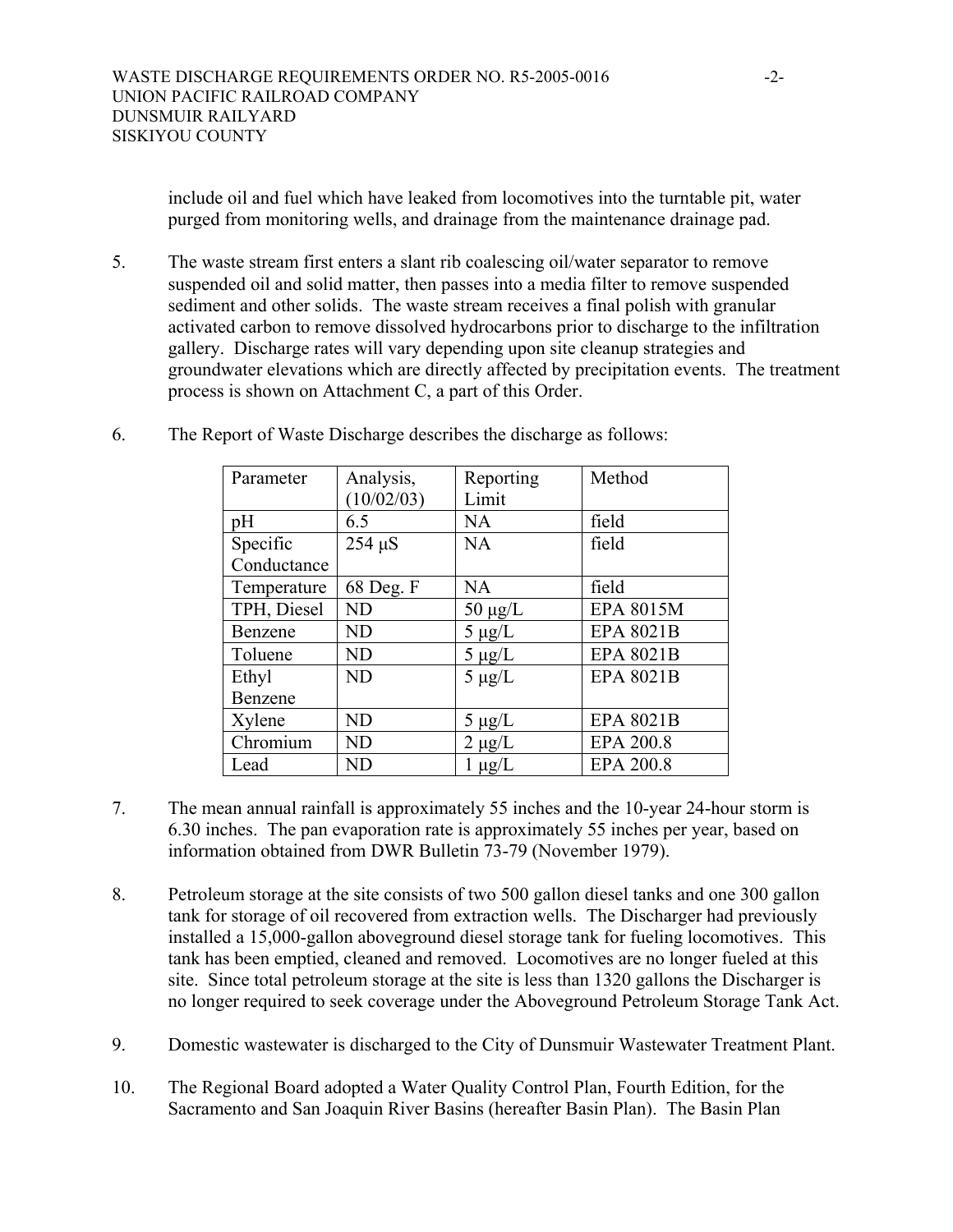designates beneficial uses, establishes water quality objectives, and describes an implementation program and policies to achieve water quality objectives for all waters of the Basin. This includes plans and policies adopted by the State Water Resources Control Board (SWRCB) and incorporated by reference, such as Resolution No. 68-16, Statement of Policy with Respect to Maintaining High Quality of Waters in California. These requirements implement the Basin Plan.

## *BENEFICIAL USES*

- 11. The Basin Plan identifies the following beneficial uses for the Sacramento River from Box Canyon Dam to Shasta Lake: agricultural supply (AGR); water contact (REC-1) and noncontact (REC-2) recreation; cold freshwater habitat (COLD); spawning, reproduction, and/or early development of fish (SPWN); and wildlife habitat (WILD).
- 12. The beneficial uses of groundwater are municipal and domestic supply, industrial service supply, industrial process supply, and agricultural supply.

## *STORMWATER*

- 13. Federal Regulations for storm water discharges were promulgated by U.S. Environmental Protection Agency (USEPA), on 16 November 1990 (40 CFR Parts 122,123, and 124). The regulations require specific categories of facilities, which discharge storm water associated with industrial activity (storm water), to obtain NPDES permits and to implement Best Available Technology Economically Achievable and Best Conventional Pollutant Control Technology to reduce or eliminate industrial storm water pollution.
- 14. The SWRCB Order No. 97-03-DWQ (General Permit) specifies storm water waste discharge requirements associated with industrial activities, excluding construction activities, and requires either coverage under the General Permit or an individual permit adopted for storm water runoff. The existing NPDES permit regulates discharges of industrial storm water. To be consistent with regulation of other discharges, this Order's Provisions require the Discharger to obtain coverage under the General Permit **by 30 March 2005**.

## *REASONABLE POTENTIAL ANALYSIS AND EFFLUENT LIMITATIONS*

- 15. Effluent limitations, and toxic and pretreatment effluent standards established pursuant to Sections 301 (Effluent Limitations), 302 (Water Quality Related Effluent Limitations), 304 (Information and Guidelines), and 307 (Toxic and Pretreatment Effluent Standards) of the Clean Water Act (CWA) and amendments thereto are applicable to the discharge.
- 16. USEPA adopted the National Toxics Rule (NTR) on 22 December 1992, which was amended on 4 May 1995 and 9 November 1999, and the California Toxics Rule (CTR)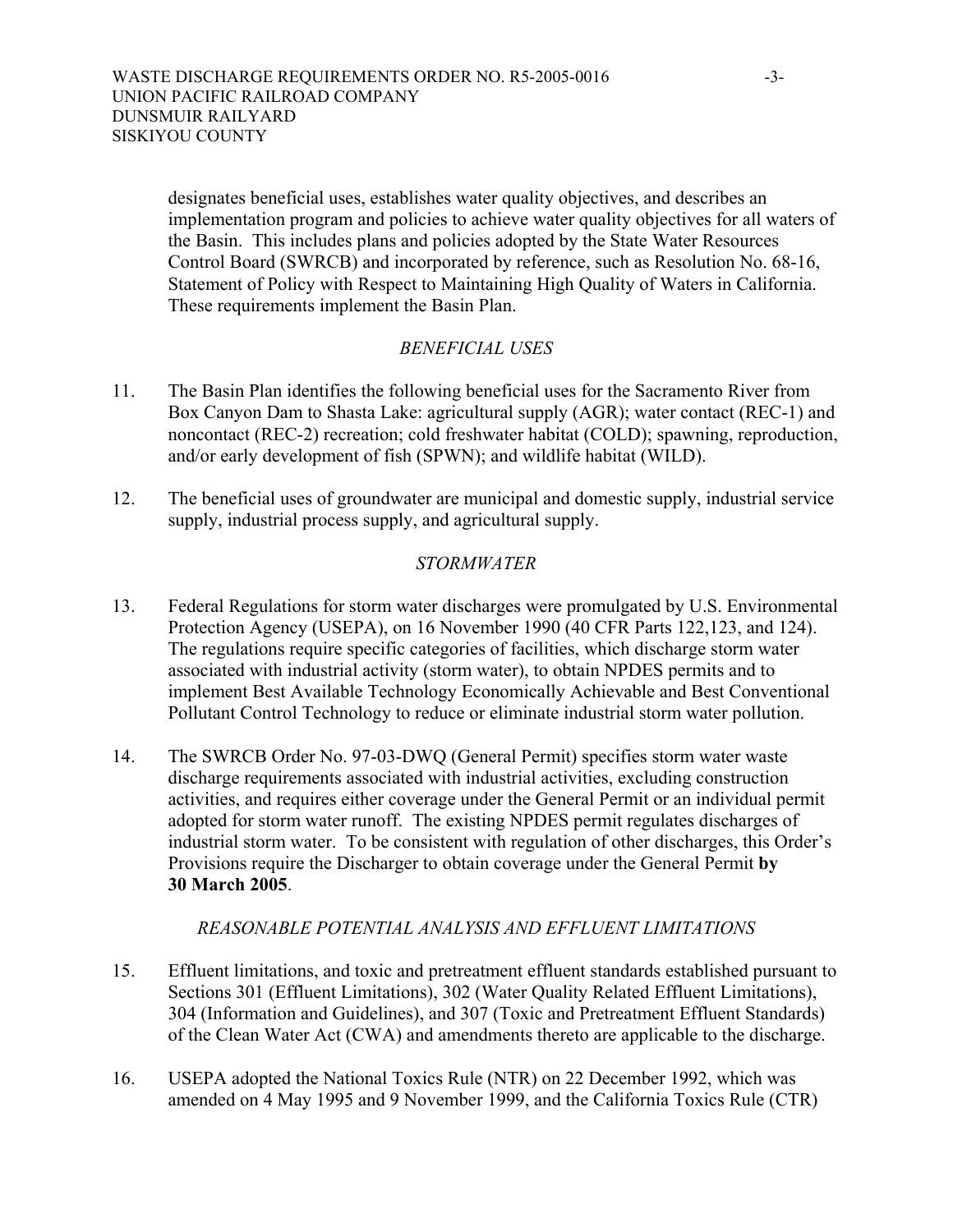on 18 May 2000, which was amended on 13 February 2001. These Rules contain water quality standards applicable to this discharge. The SWRCB adopted the Policy for Implementation of Toxics Standards for Inland Surface Waters, Enclosed Bays, and Estuaries of California (known as the State Implementation Policy or SIP) on 2 March 2000, which contains policies and procedures for implementation of the NTR and the CTR.

- 17. Federal regulations contained in 40CFR 122.4(d) require effluent limitations for all pollutants that are or may be discharged at a level that will cause or have the reasonable potential to cause or contribute to an in-stream excursion above a narrative or numerical water quality standard. On 11 December 2000, the Discharger was issued a letter under the authority of California Water Code, Section 13267 requesting effluent and receiving water monitoring to meet the requirements of the SIP. The Discharger sampled Discharge 001 and the receiving water once to determine if the priority pollutants established in the CTR and NTR were detected. Analytical results were submitted for volatile substances, semi-volatile substances, pesticide compounds, metals, asbestos, 2,3,7,8 TCDD and its congeners, and seventy-four priority pollutant organic substances.
- 18. Waste Discharge Requirements Order No. 99-021 contained effluent limits for Total Semivolatile Petroleum Hydrocarbons (USEPA Method 8270), total chromium, lead, benzene, toluene, ethylbenzene and xylene (benzene, toluene, ethylbenzene and xylene are hereafter referred to as BTEX). Monitoring and Reporting Program No. 99-021 required monthly monitoring of all these potential pollutants in both influent and effluent. No BTEX constituents have been detected in the influent or effluent in the last three years of monitoring. These constituents were not detected in the CTR sampling and analysis conducted by the Discharger on 12 January 2001. Therefore, effluent limitations for BTEX constituents have been eliminated in this order.

Total chromium has occasionally been detected in both influent and effluent. Levels in both influent and effluent are approximately equal and when detected, range from approximately 1.4 to 7.4 ug/L. Water quality criteria for chromium are specified for chromium III and Chromium VI, but not total chromium. The lowest applicable criterion for chromium is the chronic criterion for protection of freshwater aquatic life for chromium VI and is 11.61 µg/L after application of the SIP conversion factor. The criteria for chromium III are considerably higher. Chromium III is the more common oxidation state for chromium under most conditions, and the limited information from the Discharger's CTR results indicate that this is the case for their discharge. Chromium has not been detected in the receiving water and based on the procedures in Section 1.3 of the SIP there is no reasonable potential for chromium III, chromium VI or total chromium to exceed an applicable water quality criteria.

Both effluent samples analyzed for zinc had concentrations above reporting limits, 19 ug/L (12 December 2001) and 7 ug/L (5 December 2003). Zinc was also detected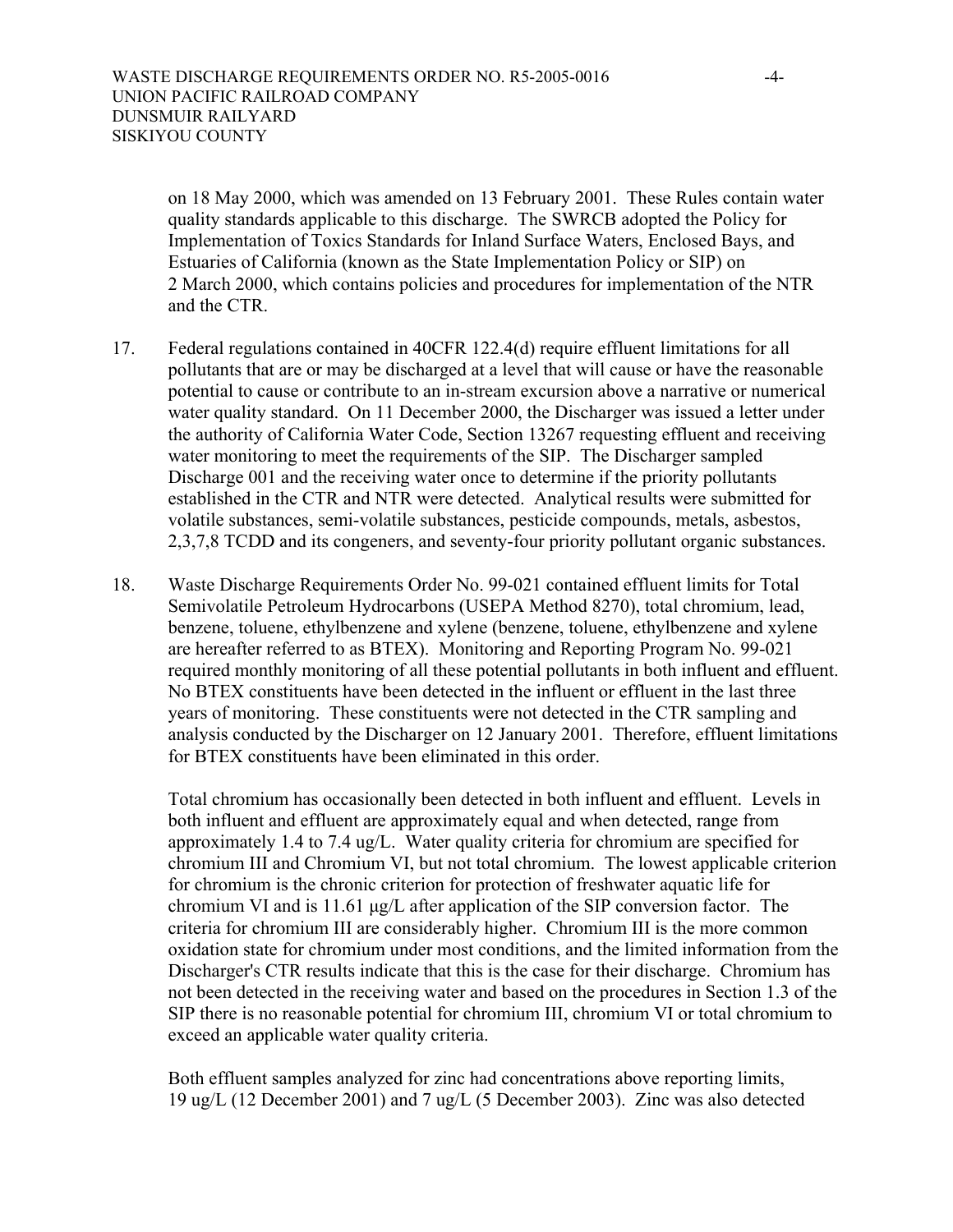above the reporting limit for both receiving water samples analyzed, 20 ug/L (2 April 2002) and 2 ug/L (5 December 2003). The Regional Board finds that, at this time, there is insufficient information to determine if an effluent limitation for zinc is appropriate. Therefore, the Discharger is required to conduct additional monitoring and reporting for zinc, as specified in the attached Monitoring and Reporting Program, to provide sufficient information. When sufficient data are collected it is the intent of the Regional Board to include final water quality-based effluent limitations for zinc as enforceable limitations.

19. Based on information submitted as part of the application, in studies, CTR sampling and as directed by monitoring and reporting programs the Regional Board finds that the discharge does have a reasonable potential to cause or contribute to an in-stream excursion above a water quality objective for acute toxicity, lead, pH and total semivolatile petroleum hydrocarbons. Effluent limitations for these constituents are included in this Order.

#### *Acute Toxicity*

The Basin Plan states that, "All waters shall be maintained free of toxic substances in concentrations that produce detrimental physiological responses in human, plant, animal or aquatic life. … In addition effluent limits based upon acute biotoxicity tests of effluents will be prescribed where appropriate." The effluent limits for acute toxicity in this Order are consistent with the Basin Plan and the previous Order.

## *Lead*

According to SIP Section 1.3, effluent limitations must be established when a reasonable potential exists for a constituent to an excursion above a numeric water quality objective. The CTR includes hardness-dependent criteria for the protection of freshwater aquatic life for lead. Freshwater aquatic is a beneficial use of the receiving water. USEPA recommends conversion factors (translators) to translate dissolved concentrations of certain metals to total recoverable concentrations. The conversion factor for lead in freshwater is, itself, hardness dependent. At a hardness of 46 mg/L as  $CaCO<sub>3</sub>$ , the translator for lead is equal to 0.904. Using a water hardness of 46 mg/L as  $CaCO<sub>3</sub>$  (the lowest hardness value observed in the receiving water), the most stringent applicable water quality standards for lead are 1.2  $\mu$ g/L and 30.4  $\mu$ g/L (dissolved) based on the CTR chronic and acute criteria, respectively.

To determine if an effluent limitation for lead is required, SIP Section 1.3 requires that the lowest freshwater criterion, 1.2 ug/L in this case, be compared to the maximum effluent concentration, which is 10.9 ug/L. Since the maximum effluent concentration exceeds the lowest freshwater criterion, an effluent limitation for lead must be established.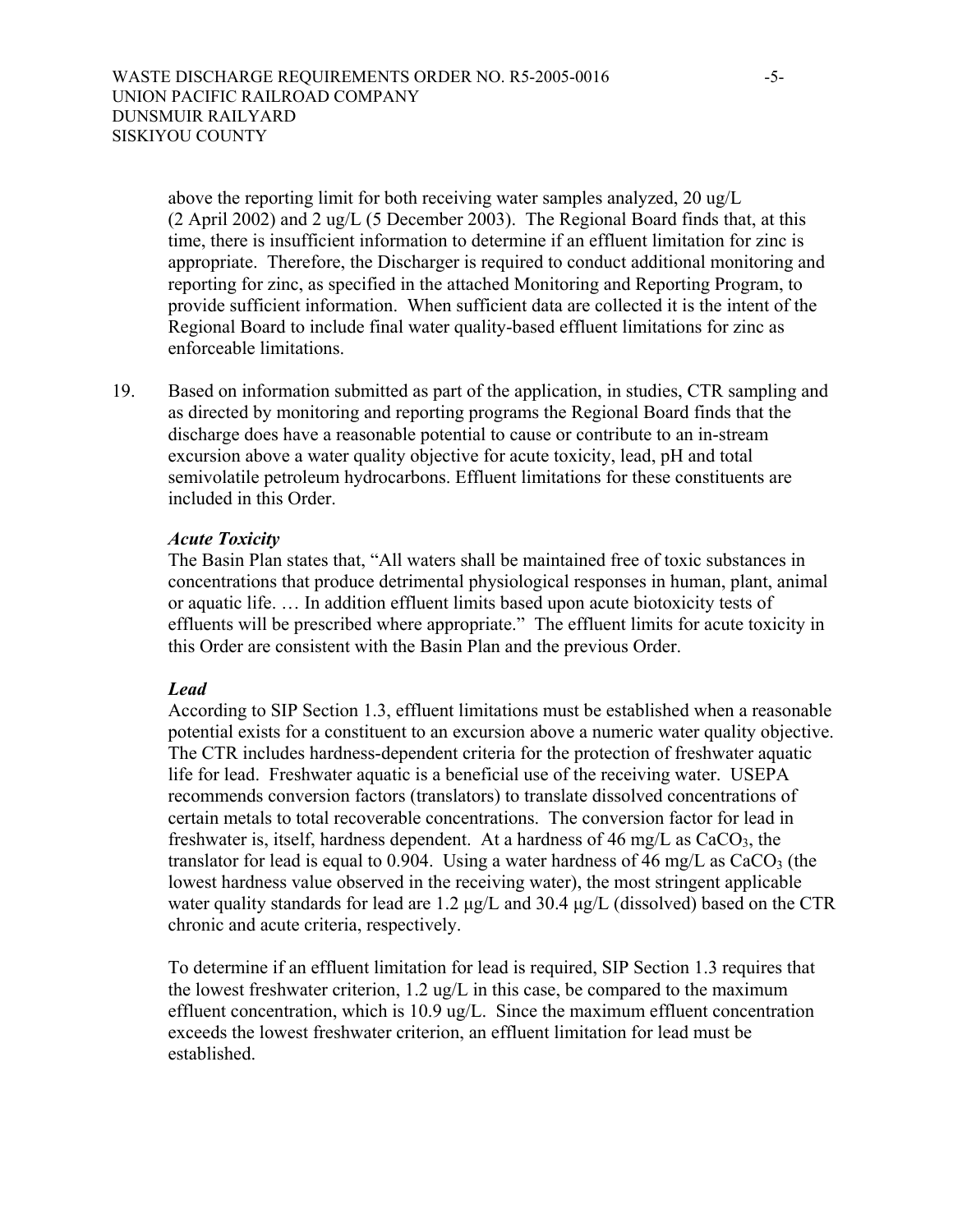Section 1.4 of the SIP establishes procedures for calculating effluent limitations. Included in the procedures is a determination of a dilution credit, which the Regional Board may approve, disapprove, or modify at its discretion. But the Discharger has not developed the information needed to determine a dilution credit. Consequently, this Order establishes final effluent limitations for lead based on zero dilution. The final effluent limitations are calculated as shown in the Information Sheet, a part of this Order. The maximum daily effluent limitation is 1.94 ug/L and the average monthly effluent limitation is 0.97 ug/L.

## *pH*

The Basin Plan states that, "The pH shall not be depressed below 6.5 nor raised above 8.5. Changes in normal pH levels shall not exceed 0.5 in fresh waters with designated COLD or WARM beneficial uses." This Order requires the effluent pH to remain between 6.5 and 8.5 units. These limits are consistent with the limits in the previous Order.

## *Total Semivolatile Petroleum Hydrocarbons*

The effluent limitation for total semivolatile petroleum hydrocarbons in this Permit, (USEPA Method 8015M), is consistent with Order No. 5-00-119, (General Order for Discharge to Surface Waters from Cleanup of Groundwater from Cleanup of Petroleum Fuel Pollution).

## *COMPLIANCE SCHEDULE AND INTERIM LIMITS*

20. Section 2.1 of the SIP provides that: "*Based on an existing discharger's request and demonstration that it is infeasible for the discharger to achieve immediate* compliance with a CTR criterion, or with an effluent limitation based on a CTR criterion, the *RWQCB may establish a compliance schedule in an NPDES permit*." Section 2.1, further states that compliance schedules may be included in NPDES permits provided that the following justification has been submitted: …*"(a) documentation that diligent efforts have been made to quantify pollutant levels in the discharge and the sources of the pollutant in the waste stream; (b) documentation of source control measures and/or pollution minimization measures efforts currently underway or completed; (c) a proposal for additional or future source control measures, pollutant minimization actions, or waste treatment (i.e., facility upgrades); and (d) a demonstration that the proposed schedule is as short as practicable."* This Order requires the Discharger to provide this information. The final water quality based effluent limitations for lead become effective **120 days** after adoption of this Order unless an acceptable compliance schedule justification meeting the requirements of Section 2.1 of the SIP is completed and submitted by the Discharger. If an acceptable compliance schedule justification is submitted, the interim effluent limits described in this Order for lead will supercede the final effluent limits until **60 months** after adoption of this Order. At that time the final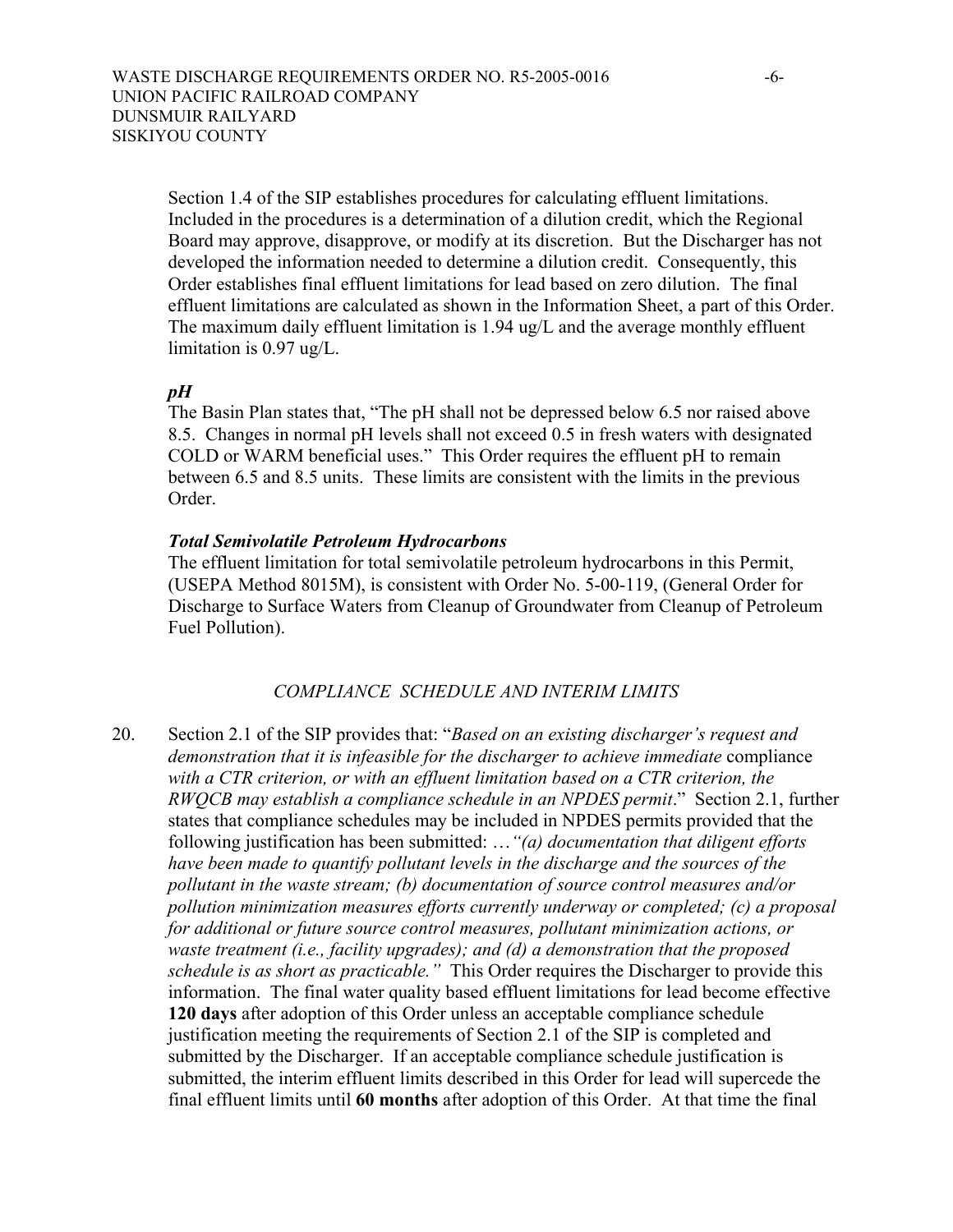effluent limits will be fully applicable. As this schedule is greater than one year, the Discharger shall submit semiannual progress reports on **1 January** and **1 July** of each year until the Discharger achieves compliance with the final water quality based effluent limitations for lead.

21. The SIP, Section 2.2.1, requires that if a compliance schedule is granted for a CTR or NTR constituent, the Regional Board shall establish interim limitations and dates for their achievement in the NPDES permit. The interim limitations must: be based on current treatment plant performance or existing permit limitations, whichever is more stringent; include interim compliance dates separated by no more than one year, and; be included in the Provisions. The interim limitations for lead in this Order are technology based limits based on the current treatment plant performance. The objective of these limits is to maintain, at a minimum, the current plant performance level. The *Technical Support Document for Water Quality Based Toxics Control* (EPA/505/2-90-001)(TSD) discusses uncertainty in effluent characterization in Section 3.3.2. Section 3.3.2 describes how to project an estimated maximum concentration for effluent taking into account the sample variability. The estimated maximum concentration is calculated as the upper bound of the expected lognormal distribution of effluent concentrations at a high confidence level. This statistical approach has two parts: The first is a characterization of the highest measured effluent concentration based on the desired confidence level. The second part of the approach is a relationship between the percentile described above and the selected upper bound of the lognormal effluent distribution. (EPA's database suggests that the lognormal distribution well characterizes effluent concentrations.) Tables 3-1 and 3-2 of the TSD show the combined effects of both parts for  $99<sup>th</sup>$  and  $95<sup>th</sup>$  percentiles respectively. The factors shown in the tables are multiplied by the highest concentration in an effluent sample to estimate the maximum expected concentration in the population. The TSD states a minimum of ten data points is required for a valid statistical analysis and recommends a value of 0.6 as a default CV, if the regulatory authority does not have more accurate information on the CV for the pollutant or pollutant parameter. The Discharger's data set for lead contains 35 individual analyses, however, 70% of these are recorded as not detected (ND) at 1.0 ug/L. Under these circumstances, the calculation of a standard deviation and CV may not be appropriate. For this reason we have assumed the default value for CV of 0.6. A histogram of the transformed data has been plotted and the distribution approximates lognormal. The highest value of the 35 samples in the set, 10.9 ug/L, is greater than the 88th percentile (99% confidence level). The appropriate multiplier from Table 3.1 of the TSD is 2.1, which when multiplied by the highest value in the data set, 10.9 ug/L, gives a maximum daily effluent limit of 22.9 ug/L. The long-term average objective is to maintain the current level of pollutant concentrations or better. Therefore, the monthly average interim limitation for lead cannot exceed the maximum detected concentration, which is 10.9 µg/L. The Regional Board finds that the Discharger may be able to undertake source control and treatment plant measures to maintain compliance with the interim limitations included in this Order. Interim limitations are established when compliance with NTR*-* and CTR-based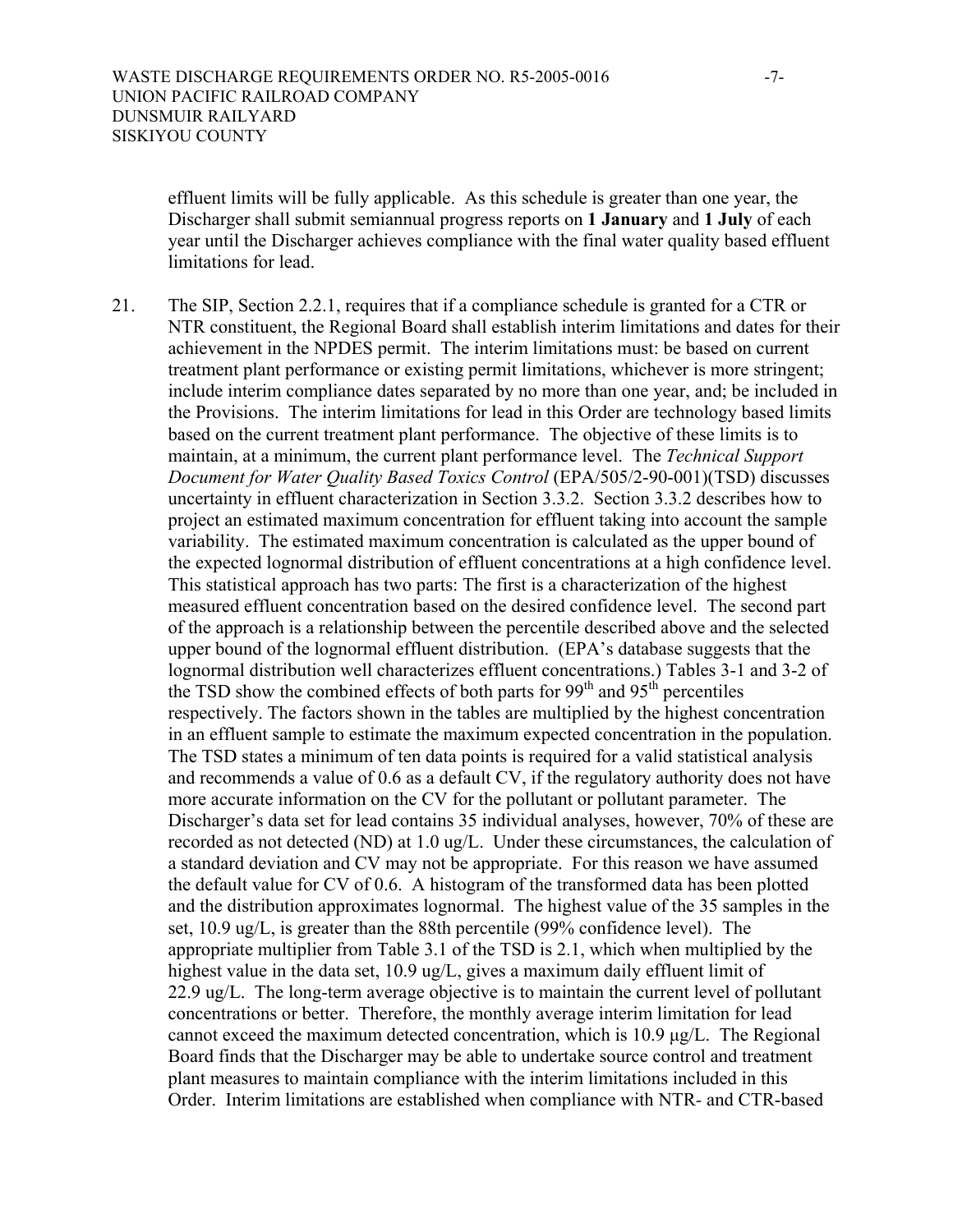Effluent Limitations cannot be achieved by the existing discharge. Discharge of constituents in concentrations in excess of the final Effluent Limitations, but in compliance with the interim Effluent Limitations, can significantly degrade water quality and adversely affect the beneficial uses of the receiving stream on a long-term basis.

## *GENERAL*

- 22. The USEPA and the Regional Board have classified this discharge as a minor discharge.
- 23. The discharge as permitted herein is consistent with the provisions of SWRCB Resolution No. 68-16. Consistency with the resolution is based on the fact that domestic waste from this facility is discharged to the City of Dunsmuir Wastewater Treatment Plant, and the industrial wastewater regulated by this order is not a significant threat to water quality, as compliance with these requirements will result in the use of best practicable treatment and control of the waste.
- 24. The action to adopt an NPDES permit is exempt from the provisions of Chapter 3 of the California Environmental Quality Act (CEQA) (Public Resources Code Section 21100, et seq.), in accordance with Section 13389 of the California Water Code.
- 25. The Regional Board has considered the information in the attached Information Sheet in developing the findings in this Order. The attached Information Sheet is part of this Order.
- 26. The Regional Board has notified the Discharger and interested agencies and persons of its intent to prescribe waste discharge requirements for this discharge and has provided them an opportunity for a public hearing and an opportunity to submit their written views and recommendations.
- 27. The Regional Board, in a public meeting, heard and considered all comments pertaining to the discharge.
- 28. This Order shall serve as an NPDES permit pursuant to Section 402 of the CWA, and amendments thereto, and shall take effect 10 days from the date of hearing, provided USEPA has no objections.

**IT IS HEREBY ORDERED** that Order No. 99-021 is rescinded and the Union Pacific Railroad Company, its agents, successors, and assigns, in order to meet the provisions contained in Division 7 of the California Water Code and regulations adopted thereunder, and the provisions of the Clean Water Act and regulations and guidelines adopted thereunder, shall comply with the following: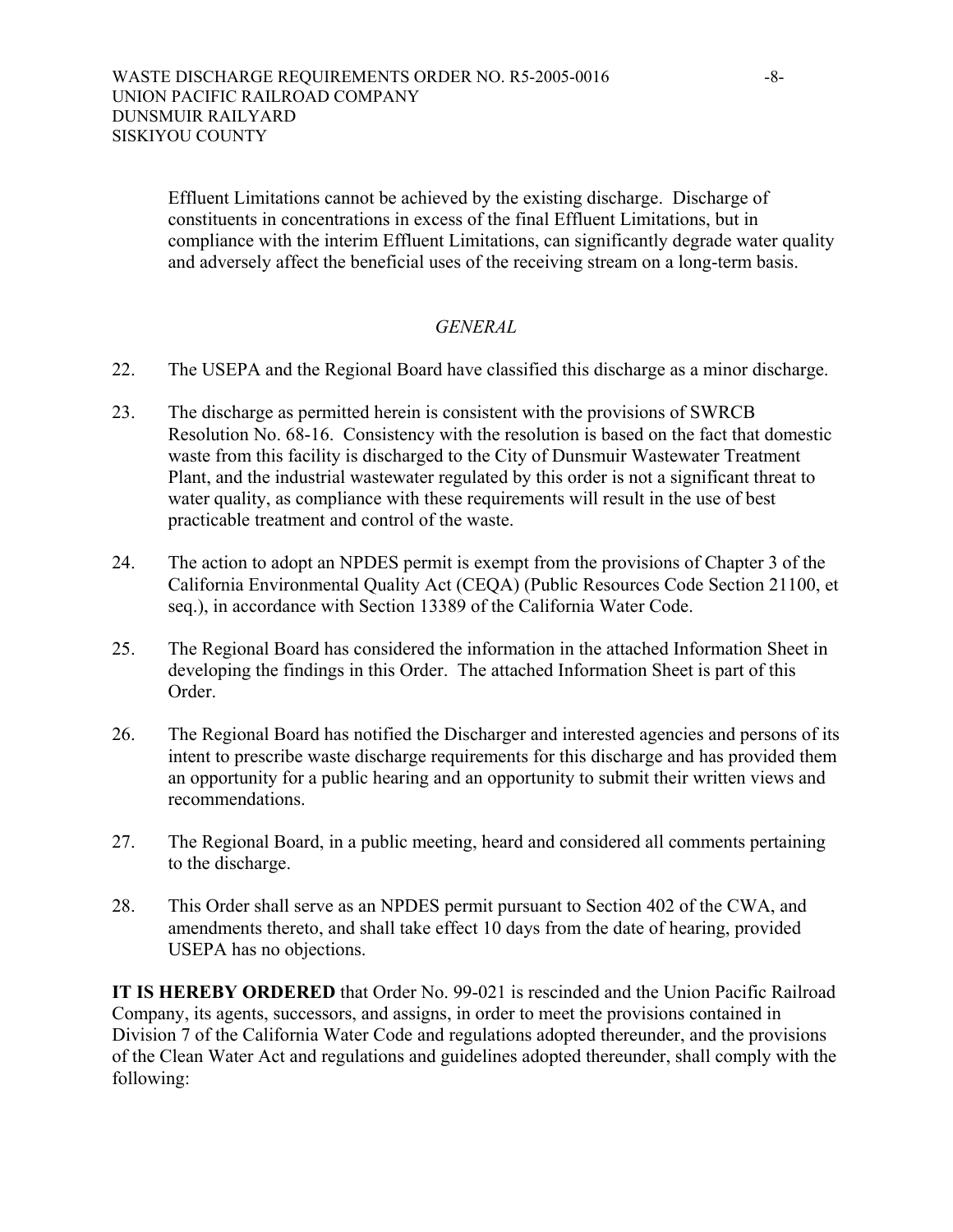## **A. Discharge Prohibitions**

- 1. Discharge of wastewater at locations or in a manner different from that described in the findings is prohibited.
- 2. The by-pass or overflow of wastes to surface waters is prohibited, except as allowed by Standard Provision A.13. (See attached "Standard Provisions and Reporting Requirements for Waste Discharge Requirements (NPDES)").
- 3. Discharge of waste classified as "hazardous" as defined in Section 2521(a) of Title 23, California Code of Regulations (CCR), Section 2510, et seq., (hereafter Chapter 15) or "designated", as defined in Section 13173 of the California Water Code, is prohibited.
- 4. Neither the discharge not its treatment shall create a nuisance as defined in Section 13050 of the California Water Code.

## **B. Effluent Limitations (Discharge 001)**

1. The discharge of wastewater to the Sacramento River in excess of the following limitations is prohibited:

| Parameter                           | <u>Unit</u> | 30-DayAverage | Daily Maximum |
|-------------------------------------|-------------|---------------|---------------|
| Lead (total)                        | $\mu$ g/L   | 0.97          | 1.94          |
|                                     | lbs/day     | 0.007         | 0.014         |
| <b>Total Semivolatile Petroleum</b> | $\mu$ g/L   | 50            | 100           |
| Hydrocarbons (USEPA 8015 M)         | lbs/day     | 0.36          | 0.72          |

2. Interim effluent limitations have been established for the following constituents. These interim effluent limitations may supercede the above final effluent limits as described in this Order. The interim discharge of wastewater to the infiltration gallery adjacent to the Sacramento River in excess of the following is prohibited:

| Parameter    | Unit      | 30-DayAverage | Daily Maximum |
|--------------|-----------|---------------|---------------|
| Lead (total) | $\mu$ g/L | .0.9          | 22.9          |
|              | lbs/day   | 0.079         | 0.165         |

- 3. The discharge from the treatment system to the infiltration gallery, (Discharge 001), shall not have a pH less than 6.5 or greater than 8.5,
- 4. The discharge from the treatment system to the infiltration gallery, (Discharge 001), shall not exceed 0.86 million gallons per day, (mgd).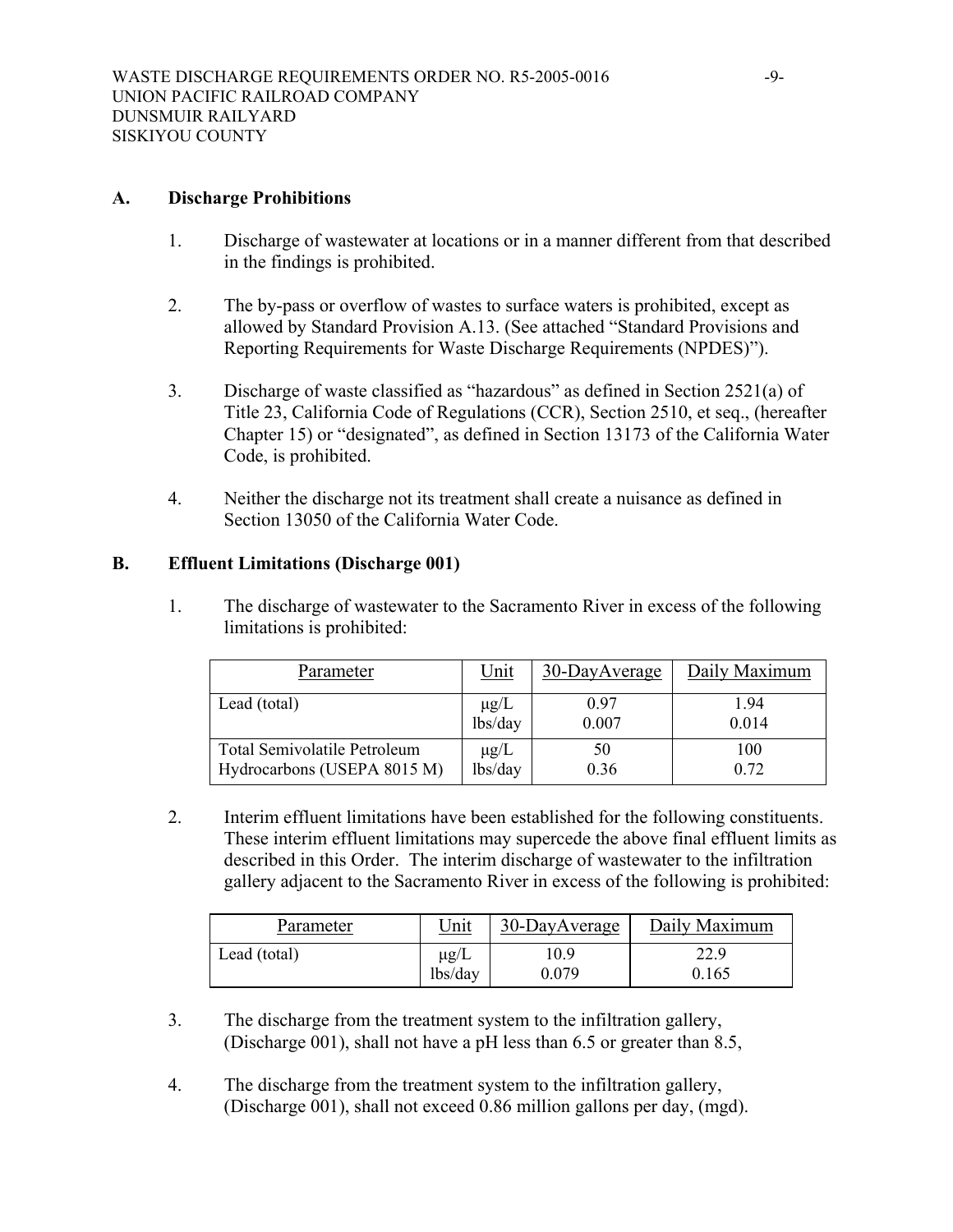5. Survival of aquatic organisms in 96-hour bioassays of undiluted waste shall be no less than:

> Minimum for any one bioassay ---------------------------70% Median for any three or more consecutive bioassays---90%

# **C. Discharge Specifications**

The discharge shall not cause degradation of any water supply.

#### **D. Sludge Disposal**

- 1. Collected screenings, sludge, spent sand, spent carbon and other solids removed from liquid wastes or generated by the treatment process shall be disposed of in a manner approved by the Executive Officer and consistent with *Consolidated Regulations for Treatment, Storage, Processing, or Disposal of Solid Waste*, as set forth in Title 27, California Code of Regulations (CCR), Division 2, Subdivision 1, Section 20005, et seq.
- 2. Any proposed change in sludge disposal practice shall be reported to the Executive Officer at least **30 days** in advance of the change.

## **E. Receiving Water Limitations**

Receiving water limitations are based upon water quality objectives contained in the Basin Plan. As such, they are a required part of this permit. The discharge shall not cause the following in the Sacramento River:

- 1. The turbidity of receiving waters to increase over background levels by more than:
	- a. 1 NTU when background turbidity is between 0 and 5 NTUs;
	- b. 20 percent when background turbidity is between 5 and 50 NTUs;
	- c. 10 NTUs when background turbidity is between 50 and 100 NTUs; and
	- d. 10 percent when background turbidity is greater than 100 NTUs.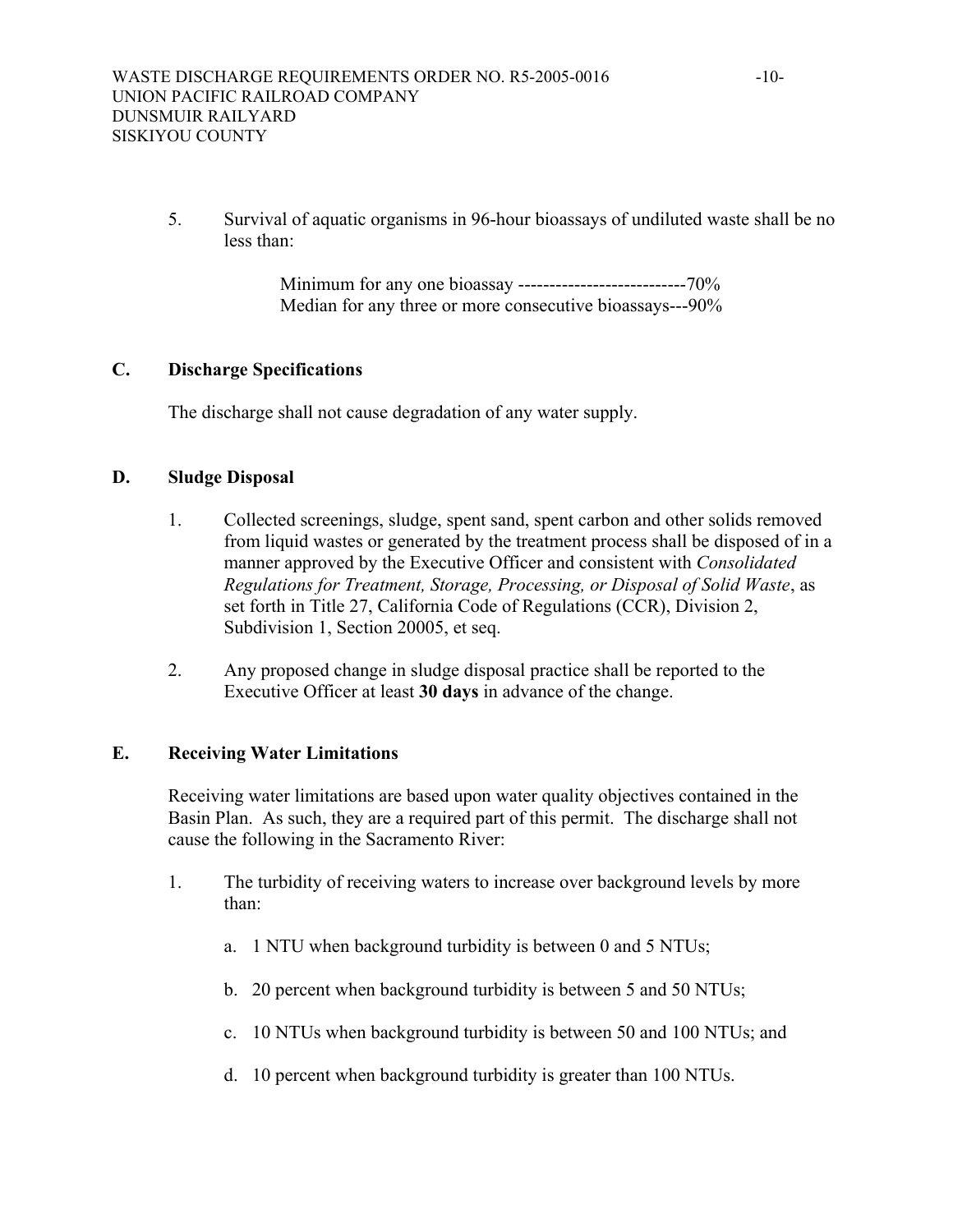In determining compliance with the above limits, appropriate averaging periods may be applied upon approval by the Executive Officer.

- 2. Suspended material in concentrations that cause nuisance or adversely affect beneficial uses.
- 3. Deposition of material that causes nuisance or adversely affects beneficial uses.
- 4. The normal ambient pH to fall below 6.5, exceed 8.5, or change by more than 0.5 units. In determining compliance with these limits, appropriate averaging periods may be applied upon approval by the Executive Officer.
- 5. Increase the normal ambient temperature of waters by more than  $5^{\circ}F(3^{\circ}C)$ . In determining compliance with these limits, appropriate averaging periods may be applied upon approval by the Executive Officer.
- 6. Oils, greases, waxes, or other materials to form a visible film or coating on the water surface or on the stream bottom.
- 7. Oils, greases, waxes, floating material (liquids, solids, foams, and scum), or suspended materials to create a nuisance or adversely affect beneficial uses.
- 8. Aesthetically undesirable discoloration.
- 9. Fungi, slimes, or other objectionable growths.
- 10. Concentration of dissolved oxygen to fall below 9.0 mg/L*.* When natural conditions lower dissolved oxygen below this level, the concentrations shall be maintained at or above 95 percent of saturation.
- 11. Taste or odor-producing substances to impact undesirable tastes or odors to fish flesh or other edible products of aquatic origin, or to cause nuisance or adversely affect beneficial uses.
- 12. Aquatic communities and populations, including vertebrate, invertebrate, and plant species, to be degraded.
- 13. Toxic pollutants to be present in the water column, sediments, or biota in concentrations that adverse affect beneficial uses; that product detrimental response in human, plant, animal, or aquatic life; or that bioaccumulate in aquatic resources at levels which are harmful to human health.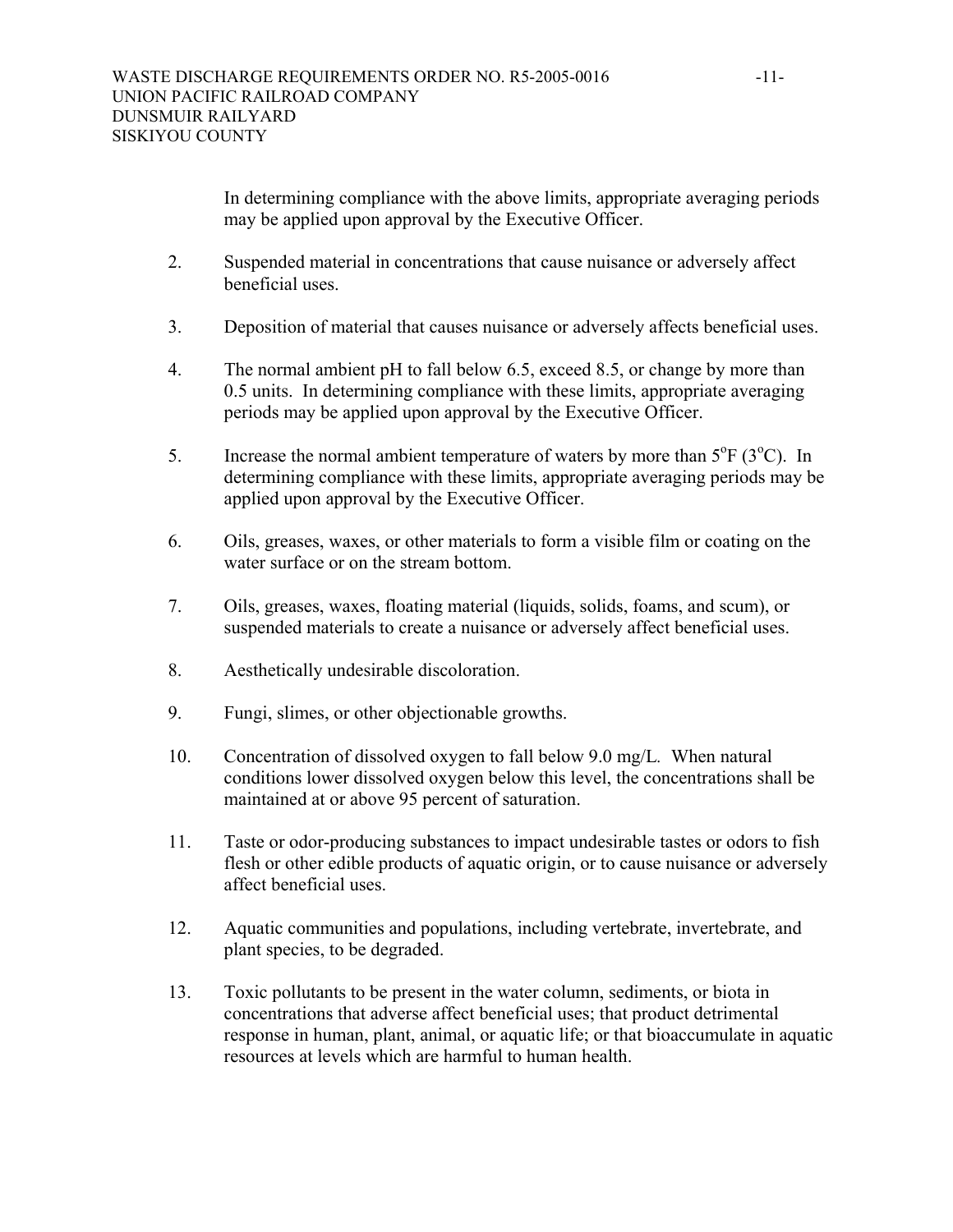14. Violations of any applicable water quality standard for receiving waters adopted by the Board or the SWRCB pursuant to the CWA and regulations adopted thereunder.

## **F. Groundwater Limitation**

The discharge, in combination with other sources, shall not cause usable groundwater underlying the facility to contain waste constituents statistically greater than background water quality.

## **G. Provisions**

- 1. The Discharger shall comply with all items of the "Standard Provisions and Reporting Requirements for Waste Discharge Requirements (NPDES)," dated 1 February 2004, which are part of this Order. This attachment and its individual paragraphs are referred to as "Standard Provision(s)."
- 2. The Discharger shall comply with the attached Monitoring and Reporting Program No. R5-2005-0016, which is a part of this Order, and any revisions thereto as ordered by the Executive Officer.
- 3. The Discharger shall conduct chronic toxicity testing as specified in Monitoring and Reporting Program No. R5-2005-0016. If the testing indicates that the discharge causes, has the reasonable potential to cause, or contributes to an instream excursion above the water quality objective for toxicity, the Discharger shall initiate a Toxicity Identification Evaluation (TIE) to identify the causes of toxicity. Upon completion of the TIE, the Discharger shall submit a work plan to conduct a toxicity reduction evaluation (TRE), and upon approval conduct the TRE. This Order will be reopened to include a chronic toxicity limitation and/or a limitation for the specific toxicant identified in the TRE. Additionally, if a chronic toxicity water quality objective is adopted by the SWRCB, this Order may be reopened and a limitation based on that objective included.
- 4. The Discharger shall immediately report to the Regional Board any spill that potentially impacts surface waters.
- 5. By **30 March 2005**, the Discharger shall obtain coverage under SWRCB Order No. 97-03-DWQ for storm water discharges associated with industrial activities, excluding construction activities.
- 6. **Within 60 days** after adoption of this Order, the Discharger shall complete and submit a compliance time schedule justification for lead. The compliance schedule justification shall include all items specified by the SIP Section 2.1,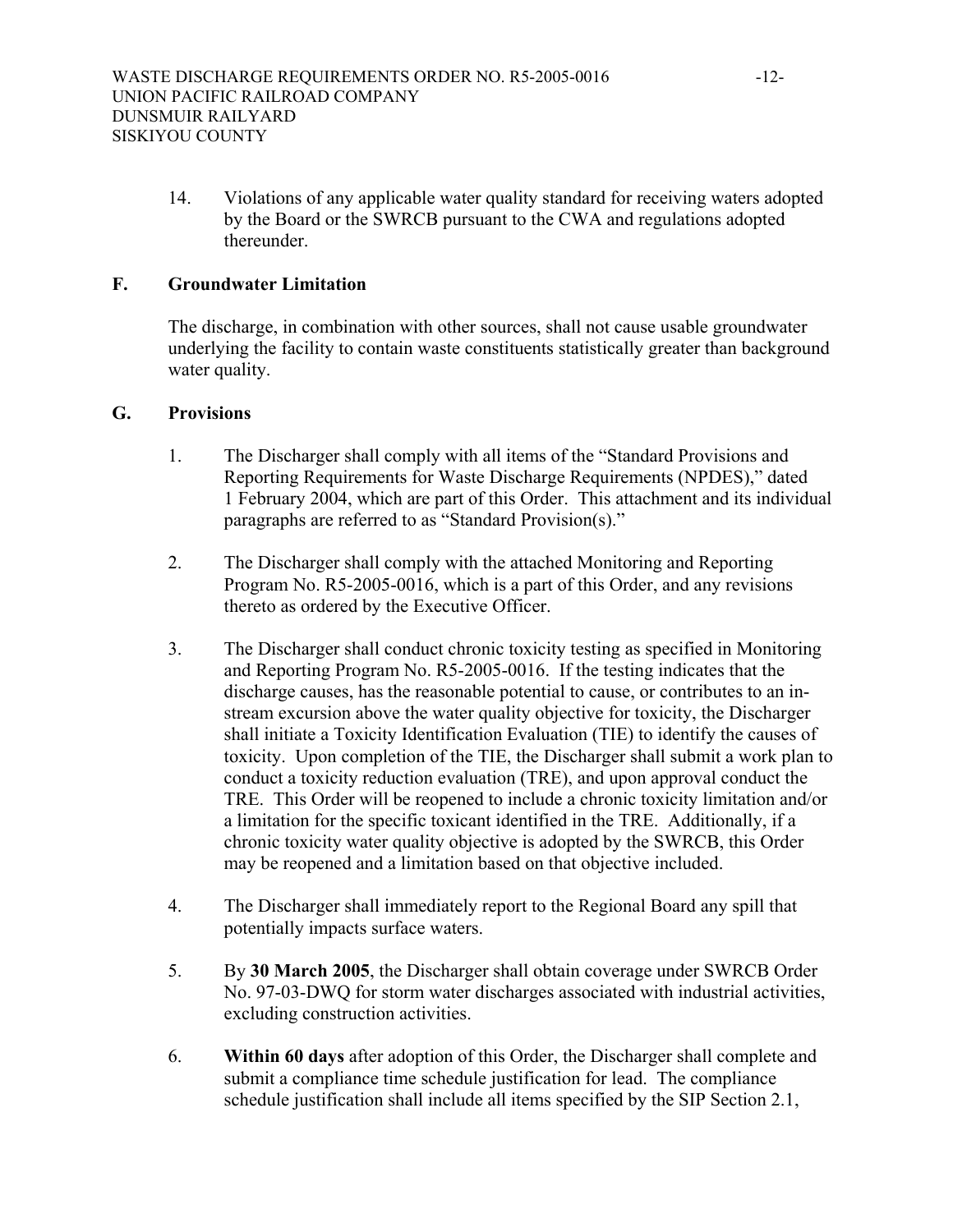Paragraph 3 (items (a) through (d)). The final water quality based effluent limitations for lead become effective **60 days** after adoption of this Order unless an acceptable compliance schedule justification meeting the requirements of Section 2.1 of the SIP is completed and submitted by the Discharger. If an acceptable compliance schedule justification is submitted, the interim effluent limits described in this Order for lead will supercede the final effluent limits until **60 months** after adoption of this Order. At that time the final effluent limits will be fully applicable. As this schedule is greater than one year, the Discharger shall submit semi annual progress reports on **1 January** and **1 July** each year until the Discharger achieves compliance with the final water quality based effluent limitations for lead. Within **12 months** of adoption of this Order, the Discharger shall either (1) submit a workplan for reducing the concentrations of pollutants in the discharge to levels that will comply with the final effluent limits, (2) demonstrate that excursions above the final effluent limitations are not occurring and that there is, therefore, no reasonable potential for exceeding the applicable receiving water criteria, or (3) submit a workplan(s) for studies that will prove that the final effluent limits should be modified based on site-specific conditions. The Discharger must take such actions necessary to comply with the final effluent limits. The Regional Board may reopen this Order and modify the final effluent limits if appropriate, based on results of studies the Discharger may conduct.

- 7. Zinc has been detected in two effluent and two receiving water samples at levels above the reporting limit. There is insufficient effluent and receiving water data for proper calculation of final effluent limits. The Discharger shall comply with monitoring for zinc as specified in Monitoring and Reporting Program No. R5-2005-0016 in order to collect sufficient information for the calculation of reasonable potential and effluent limitations for discharge to the Sacramento River. If subsequent sampling and analysis indicates that effluent and receiving water concentrations of zinc are sufficiently high to demonstrate that a reasonable potential exists for an applicable water quality criteria to be exceeded, this Order may be reopened to include an interim or final effluent limitation for zinc. If changes in sampling and/or analytical procedures and equipment indicate that zinc is not truly present in the effluent and/or receiving water at levels that would require effluent limitations, the monitoring requirements for zinc may be reduced or eliminated and the permit would not be reopened to prescribe effluent limitations for zinc.
- 8. The Discharger shall comply with all conditions of this Order, including timely submittal of technical and monitoring reports as directed by the Executive Officer. Violations may result in enforcement action, including Regional Board or court orders requiring corrective action or imposing civil monetary liability, or in revision or rescission of this Order.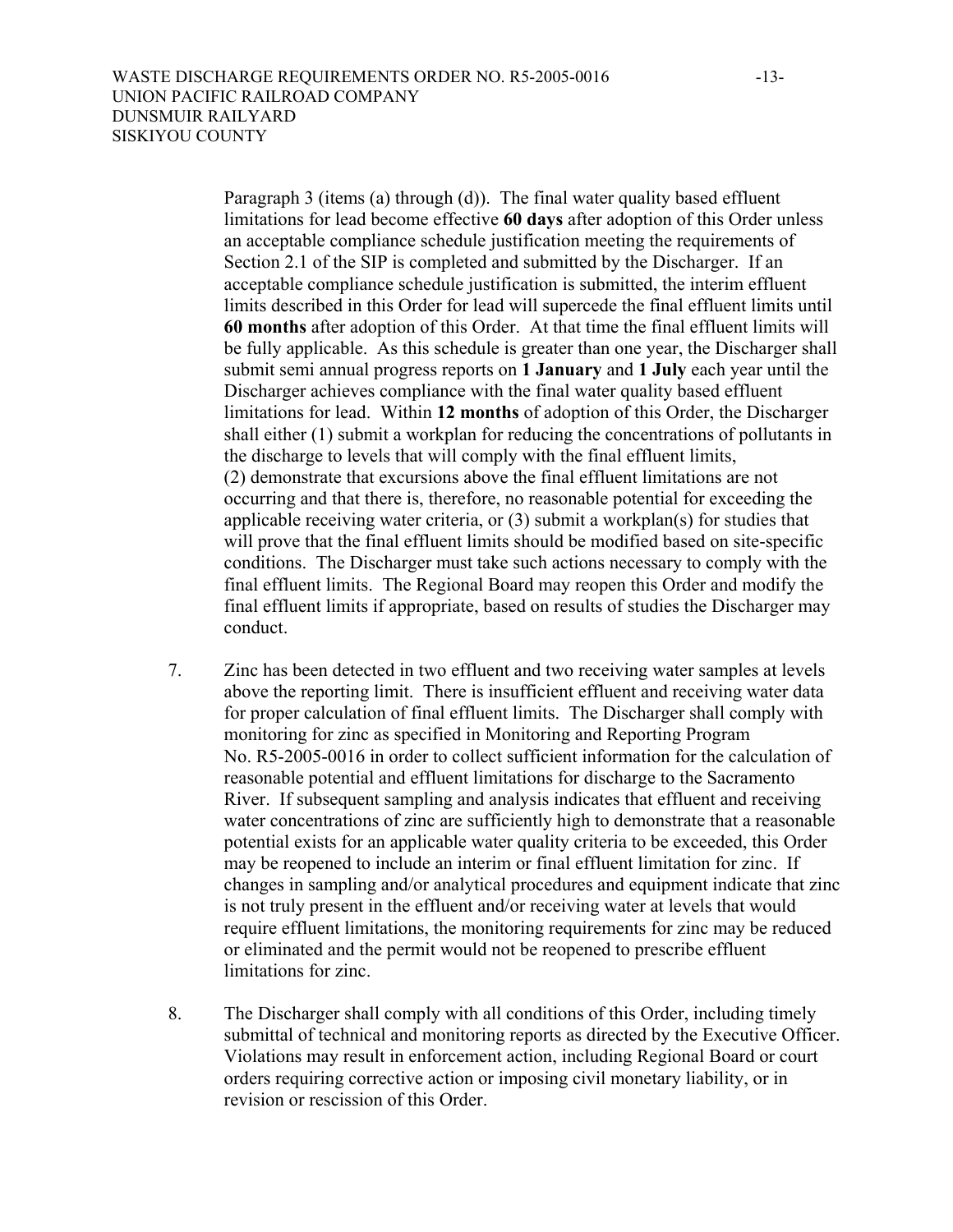- 9. The Discharger shall report promptly to the Board any material change or proposed change in the character, location, or volume of the discharge.
- 10. The Discharger shall use the best practicable cost-effective control techniques(s) currently available to comply with discharge limits specified in this order.
- 11. A copy of this Order shall be kept at the discharge facility for reference by operating personnel. Key operating personnel shall be familiar with its contents.
- 12. This Order expires on **1 January 2010,** and the Discharger must file a Report of Waste Discharge in accordance with Title 23, CCR, not later than **180 days** in advance of such date in application for renewal of waste discharge requirements if it wishes to continue the discharge.
- 13. In the event of any change in control or ownership of land or waste discharge facilities presently owned or controlled by the Discharger, the Discharger shall notify the succeeding owner or operator of the existence of this Order by letter, a copy of which shall be immediately forwarded to this office.

 To assume operation under this Order, the succeeding owner or operator must apply in writing to the Executive Officer requesting transfer of the Order. The request must contain the requesting entity's full legal name, the State of incorporation if a corporation, the name, address, and the telephone number of the persons responsible for contact with the Board, and a statement. The statement shall comply with the signatory paragraph of Standard Provision D.6 and state that the new owner or operator assumes full responsibility for compliance with this Order. Failure to submit the request shall be considered a discharge without requirements, a violation of the California Water Code. Transfer shall be approved or disapproved in writing by the Executive Officer.

I, THOMAS R. PINKOS, Executive Officer, do hereby certify the foregoing is a full, true, and correct copy of an Order adopted by the California Regional Water Quality Control Board, Central Valley Region, on 27 January 2005.

> $\mathcal{L}_\text{max}$ THOMAS R. PINKOS, Executive Officer

JFR: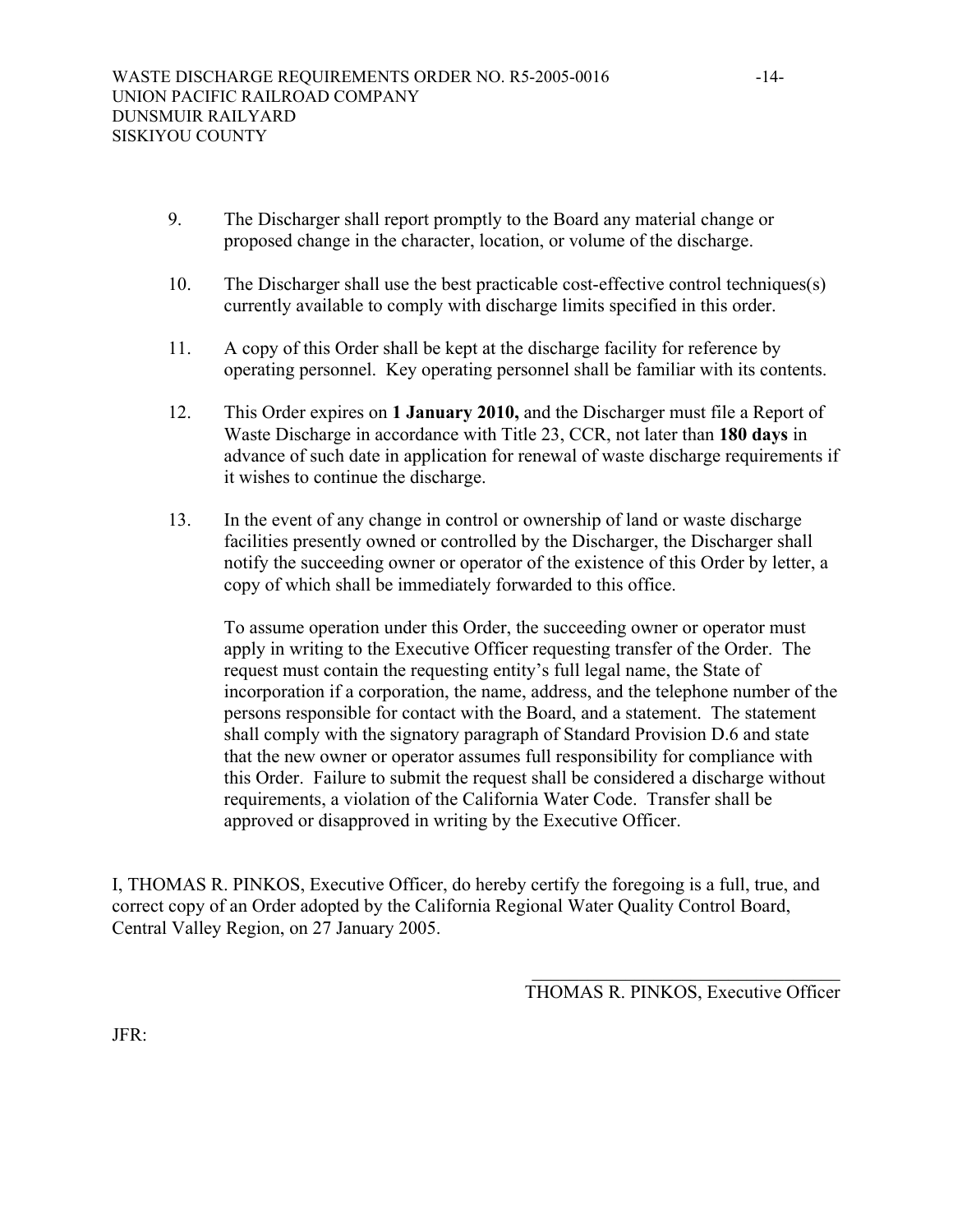## CALIFORNIA REGIONAL WATER QUALITY CONTROL BOARD CENTRAL VALLEY REGION

## MONITORING AND REPORTING PROGRAM NO. R5-2005-0016

## NPDES NO. CA0083178

## FOR UNION PACIFIC RAILROAD COMPANY DUNSMUIR RAIL YARD SISKIYOU COUNTY

This Monitoring and Reporting Program (MRP) is issued pursuant to California Water Code Sections 13267 and 13383 and describes requirements for monitoring effluent and receiving water. The Discharger shall not implement any changes to this MRP unless and until the Regional Board or Executive Officer approves such changes. Regional Board staff shall approve specific sample station locations prior to implementation of sampling activities.

All samples shall be representative of the volume and nature of the discharge or material sampled. The time, date, and location of each sample shall be recorded on a chain of custody form for the sample.

All water quality sampling and analyses shall be performed in accordance with the Monitoring and Reporting Requirements as outlined in the Standard Provisions of this Order. Water quality sample collection, storage, and analyses shall be performed according to 40 CFR Part 136, or other methods approved and specified by the Executive Officer. Water and waste analyses shall be performed by a laboratory approved for these analyses by the State Department of Health Services (DHS), except when a certified laboratory is not reasonably available to the Discharger, in which case a non-certified laboratory operating in compliance with an approved Quality Assurance-Quality Control program may be used.

## **INFLUENT MONITORING**

Influent samples shall be collected after the last connection before the waste enters the treatment process. Influent samples should be representative of the volume and nature of influent. Time and date of collection of the grab samples shall be recorded. The following shall constitute the influent monitoring program:

| <b>Constituent</b>                                        | Unit      | <b>Type of</b><br><b>Sample</b> | <b>Sampling</b><br>Frequency |
|-----------------------------------------------------------|-----------|---------------------------------|------------------------------|
| Total Semivolatile<br>Petroleum Hydrocarbons <sup>1</sup> | $\mu$ g/L | Grab                            | Monthly                      |
| Lead, total                                               | $\mu$ g/L | Grab                            | Monthly                      |
| Zinc, total                                               | $\mu$ g/L | Grab                            | Quarterly                    |
| Hardness                                                  | mg/L      | Grab                            | Monthly <sup>2</sup>         |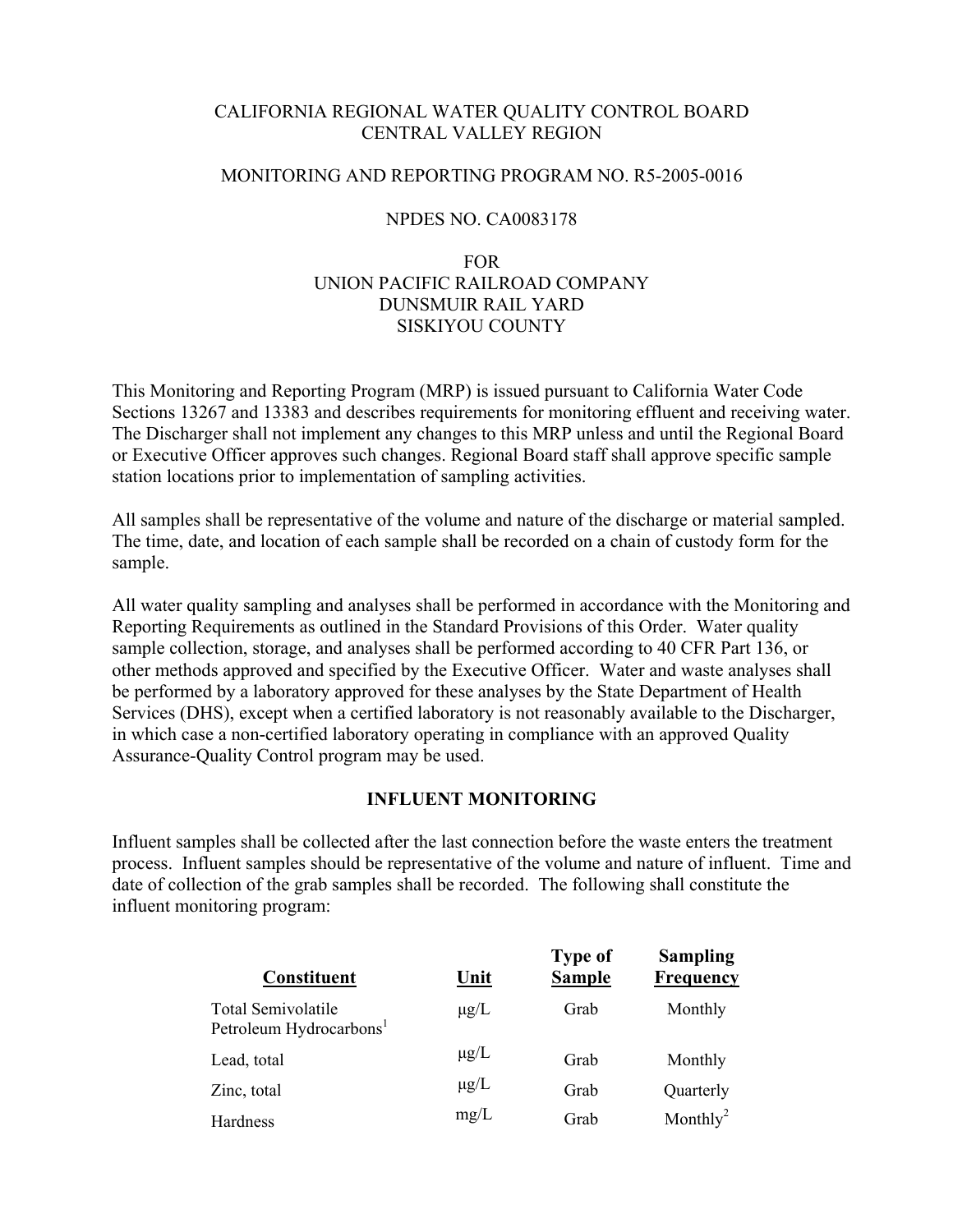| <b>Constituent</b> | <u>Unit</u> | <b>Type of</b><br><b>Sample</b> | <b>Sampling</b><br><b>Frequency</b> |
|--------------------|-------------|---------------------------------|-------------------------------------|
| Benzene            | $\mu$ g/L   | Grab                            | Annually <sup>2</sup>               |
| Toluene            | $\mu$ g/L   | Grab                            | Annually <sup>2</sup>               |
| Ethylbenzene       | $\mu$ g/L   | Grab                            | Annually <sup>2</sup>               |
| Xylene             | $\mu$ g/L   | Grab                            | Annually <sup>2</sup>               |

<sup>1</sup> Analyses shall be by EPA Method 8015M.

 $2^2$  To be sampled in December each year and submitted with the January monitoring.

### **EFFLUENT MONITORING**

Effluent samples shall be collected downstream from the last connection through which wastes can be admitted into the outfall. Effluent samples should be representative of the volume and nature of the effluent. Time and date of collection of grab samples shall be recorded. The following shall constitute the effluent monitoring program.

| <b>Constituent</b>                                               | Unit          | <b>Type of</b><br><b>Sample</b> | <b>Sampling</b><br><b>Frequency</b> |
|------------------------------------------------------------------|---------------|---------------------------------|-------------------------------------|
| Flow (Total)                                                     | gallons       | Cumulative                      | Daily                               |
| Flow (Instantaneous)                                             | gpm           | Grab                            | Daily                               |
| pH                                                               | pH units      | Grab                            | Monthly                             |
| Specific Conductance                                             | $\mu$ mhos/cm | Grab                            | Monthly                             |
| <b>Total Semivolatile</b><br>Petroleum Hydrocarbons <sup>1</sup> | $\mu$ g/L     | Grab                            | Monthly                             |
| Zinc, total                                                      | $\mu$ g/L     | Grab                            | Monthly <sup>2</sup>                |
| Lead, total                                                      | $\mu$ g/L     | Grab                            | Monthly <sup>2</sup>                |
| Hardness                                                         | mg/L          | Grab                            | Monthly <sup>2</sup>                |
| Benzene                                                          | $\mu$ g/L     | Grab                            | Annually $3$                        |
| Toluene                                                          | $\mu$ g/L     | Grab                            | Annually $3$                        |
| Ethylbenzene                                                     | $\mu$ g/L     | Grab                            | Annually $3$                        |
| Xylene                                                           | $\mu$ g/L     | Grab                            | Annually $3$                        |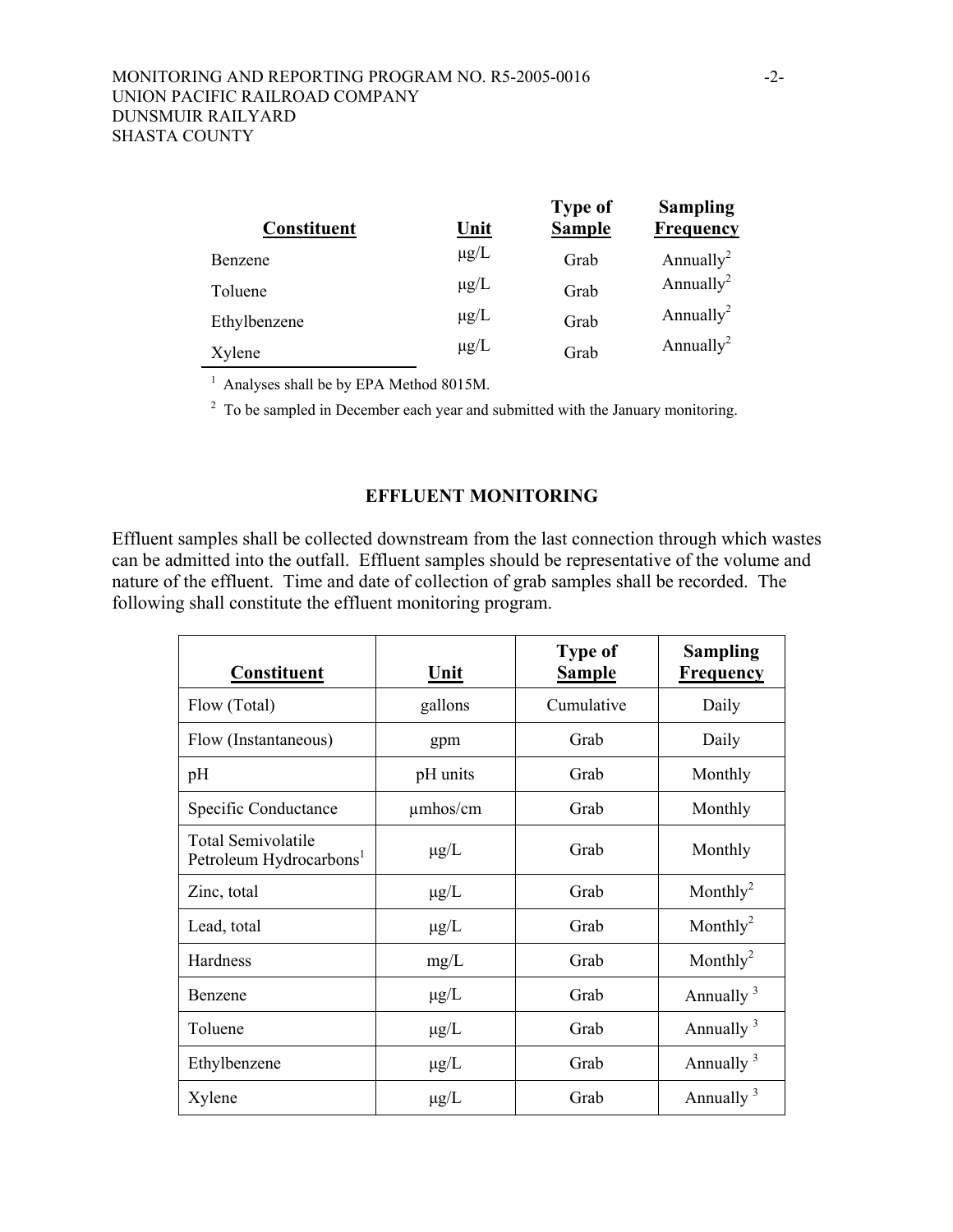### MONITORING AND REPORTING PROGRAM NO. R5-2005-0016 -3- UNION PACIFIC RAILROAD COMPANY DUNSMUIR RAILYARD SHASTA COUNTY

| <b>Constituent</b>                       | Unit       | <b>Type of</b><br><b>Sample</b> | <b>Sampling</b><br><b>Frequency</b> |
|------------------------------------------|------------|---------------------------------|-------------------------------------|
| Bioassay                                 | % Survival | Grab                            | Annually $4$                        |
| <b>CTR Priority Pollutants</b>           | $\mu$ g/L  | Grab                            | Once during<br>life of permit       |
| <b>Chronic Three Species</b><br>Bioassay |            | Grab                            | Once during<br>life of permit       |

<sup>1</sup> Analyses shall be by EPA Method 8015M.

 $2^2$  May be relaxed after one year of sampling.<br>
<sup>3</sup> To be sampled in December each year and submitted with the January monitoring.

<sup>4</sup> Acute bioassays shall be performed using rainbow trout in accordance with methods described in EPA's manual for measuring acute toxicity of effluents (EPA/600/4-90/027 and subsequent amendments).

In addition, effluent samples shall be collected monthly from between the carbon filter columns. These samples shall be analyzed for total semivolatile hydrocarbons by EPA method 8015M with a maximum detection limit of 50 µg/L.

#### **RECEIVING WATER MONITORING**

Receiving water samples shall be collected from the Sacramento River at the following stations:

| <b>Station</b> | Description                                                      |
|----------------|------------------------------------------------------------------|
| $R-1$          | Adjacent to the northern most module of the train crew quarters. |
| $R-2$          | 500 feet downstream from the point of discharge                  |

The following shall constitute the receiving water monitoring for Station R-1 and R-2:

| Constituent                                               | <u>Unit</u>   | <b>Type of</b><br><b>Sample</b> | <b>Sampling</b><br>Frequency |
|-----------------------------------------------------------|---------------|---------------------------------|------------------------------|
| Total Semivolatile<br>Petroleum Hydrocarbons <sup>1</sup> | mg/l          | Grab                            | Quarterly                    |
| Zinc, total                                               | $\mu$ g/L     | Grab                            | Monthly <sup>2</sup>         |
| Zinc, soluble                                             | $\text{ug/L}$ | Grab                            | Monthly <sup>2,3</sup>       |
| Lead, total                                               | $\text{ug/L}$ | Grab                            | Monthly <sup>2</sup>         |
| Lead, soluble                                             | $\text{ug/L}$ | Grab                            | Monthly <sup>2,3</sup>       |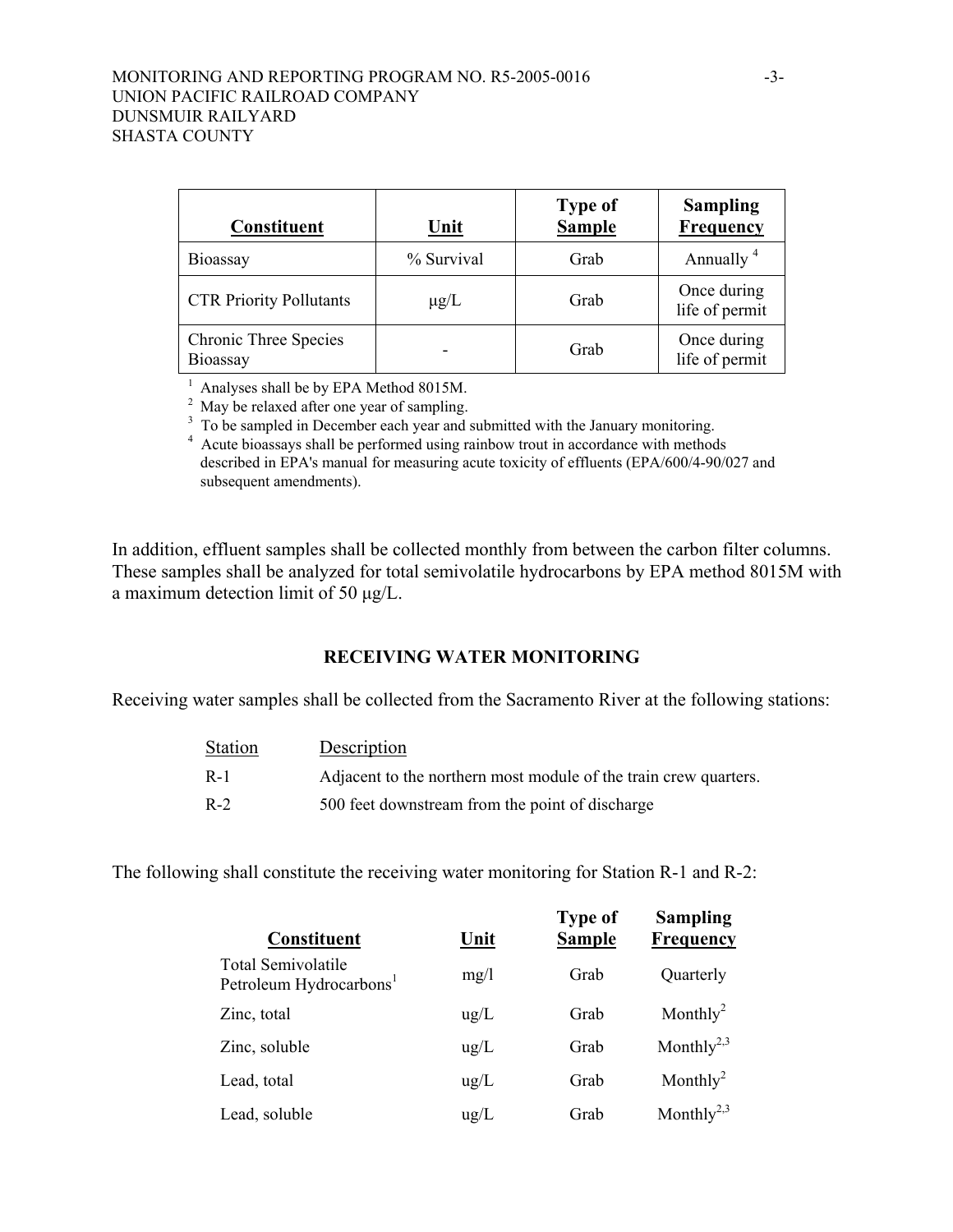| <b>Constituent</b>   | Unit            | <b>Type of</b><br><b>Sample</b> | <b>Sampling</b><br><b>Frequency</b> |
|----------------------|-----------------|---------------------------------|-------------------------------------|
| pH                   | units           | Grab                            | Quarterly                           |
| Temperature          | $\rm ^{\circ}C$ | Grab                            | Quarterly                           |
| Specific Conductance | $\mu$ mhos/cm   | Grab                            | Quarterly                           |

<sup>1</sup> Analyses shall be by EPA Method 8015M.

 $2$  May be relaxed after one year of sampling

<sup>3</sup> Soluble analysis for R-2 only

In conducting the receiving water sampling, a log should be kept of the receiving water conditions throughout the reach bounded by Stations R-l and R-2. Attention should be given to the presence or absence of:

- a. Floating or suspended matter e. Aquatic life
- b. Discoloration f. Slimes
- 
- d. Bottom deposits
- 
- 
- c. Scum or foam g. Petroleum sheen

Notes on receiving water conditions shall be summarized in the monitoring report. If any sample of the receiving water shows total semivolatile petroleum hydrocarbons above the Receiving Water Limitation, the Discharger shall immediately resample and reanalyze the receiving water and treatment plant effluent for the detected constituent, and shall continue sampling on a weekly basis until the total semivolatile hydrocarbon concentration is below the Receiving Water Limitation.

## **GROUNDWATER MONITORING**

The groundwater extraction wells adjacent to the retaining wall and the Sacramento River shall be inspected at a frequency adequate to ensure proper operation of the extraction system and to ensure groundwater levels are sufficiently depressed to prevent discharges to the Sacramento River. The retaining wall and concrete walkway between the railyard and the Sacramento River shall also be inspected for discharges of oil which may enter surface waters. All inspections shall be noted in the monthly monitoring reports.

## **THREE SPECIES CHRONIC TOXICITY**

Chronic toxicity monitoring using a sample collected from Discharge 001 immediately before it inters the infiltration gallery shall be conducted **once during the life of the Permit.** The testing shall be conducted as specified in EPA 600/4-91-002, or latest edition. Individual grab samples shall be representative of the volume and quality of the discharge. Date and time of sample collection shall be recorded. The results shall be submitted with the monitoring report and include the following: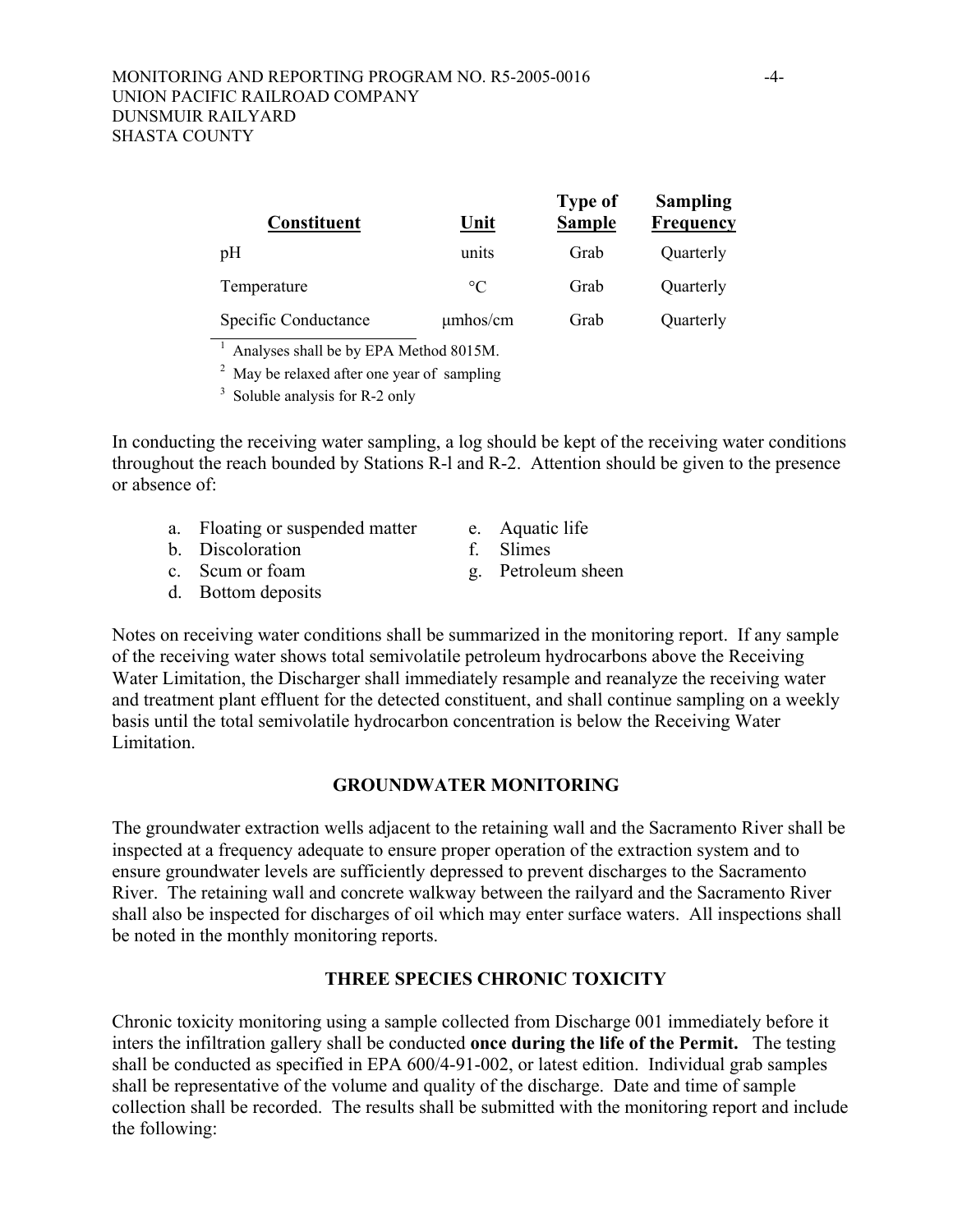#### Species: *Pimephales promelas, Ceriodaphnia dubia*, and *Selenastrum capricornutum*

| Dilutions $(\% )$               |          |    |          |    |      | <b>Controls</b> |           |
|---------------------------------|----------|----|----------|----|------|-----------------|-----------|
|                                 | 100      | 75 | 50       | 25 | 12.5 | Receiving Water | Lab Water |
| % Discharge 001 Effluent        | 100      | 75 | 50       | 25 | 12.5 | $_{0}$          | $_{0}$    |
| $%$ Dilution Water <sup>1</sup> | $\theta$ | 25 | 50       | 75 | 87.5 | 100             | $\theta$  |
| % Lab Water                     | $_{0}$   |    | $\theta$ |    |      | 0               | 100       |

Frequency: Once during the life of the Permit.

<sup>1</sup> Dilution water shall be receiving water from the Sacramento River taken upstream from the discharge point (R-1). If the receiving water exhibits toxicity the Discharger may be required to use lab water as dilution water. The dilution series may be modified after the initial test upon approval of the Executive Officer.

## **PRIORITY POLLUTANT MONITORING**

The State Water Resources Control Board (SWRCB) adopted the *Policy for Implementation of Toxics Standards for Inland Surface Waters, Enclosed Bays, and Estuaries of California* (known as the State Implementation Policy or SIP). The SIP states that the Regional Boards will require periodic monitoring (at least once prior to issuance and reissuance of a permit) for pollutants for which criteria or objectives apply and for which no effluent limitations have been established. Receiving water samples shall be collected upstream at receiving water station R-1. Receiving water and effluent samples shall be collected simultaneously, and analyzed for the CTR pollutants (identified in Attachment E) plus pH and hardness. The Discharger is not required to perform asbestos monitoring or additional dioxin congener monitoring. All analyses shall be performed at a laboratory certified by the California Department of Health Services. The laboratory is required to submit the Minimum Level (ML) and the Method Detection Limit (MDL) with the reported results for each of the analytes. Laboratory methods and limits shall be as described in the *Policy for Implementation of Toxics Standards for Inland Surface Waters, Enclosed Bays, and Estuaries of California* (2000), unless a variance has been approved by the Executive Officer. If, after a review of the monitoring results, it is determined that the discharge causes, has the reasonable potential to cause, or contributes to in-stream excursions above water quality objectives, this Order will be reopened and limitations based on those objectives will be included. Additionally, if pollutants are detected, but insufficient information exists to establish an effluent limit or determine if an effluent limit is necessary, then additional monitoring will be required to provide sufficient information. The sampling event shall be conducted **at least 180 days but no more than 365 days prior to expiration of this Order.** Results shall be reported within **90 days of sample collection.** 

All organic analyses shall be by Gas Chromatography/Mass Spectrometry (GCMS), Method 8260B for volatiles and Method 8270C for semi-volatiles. Pesticides shall be analyzed by Method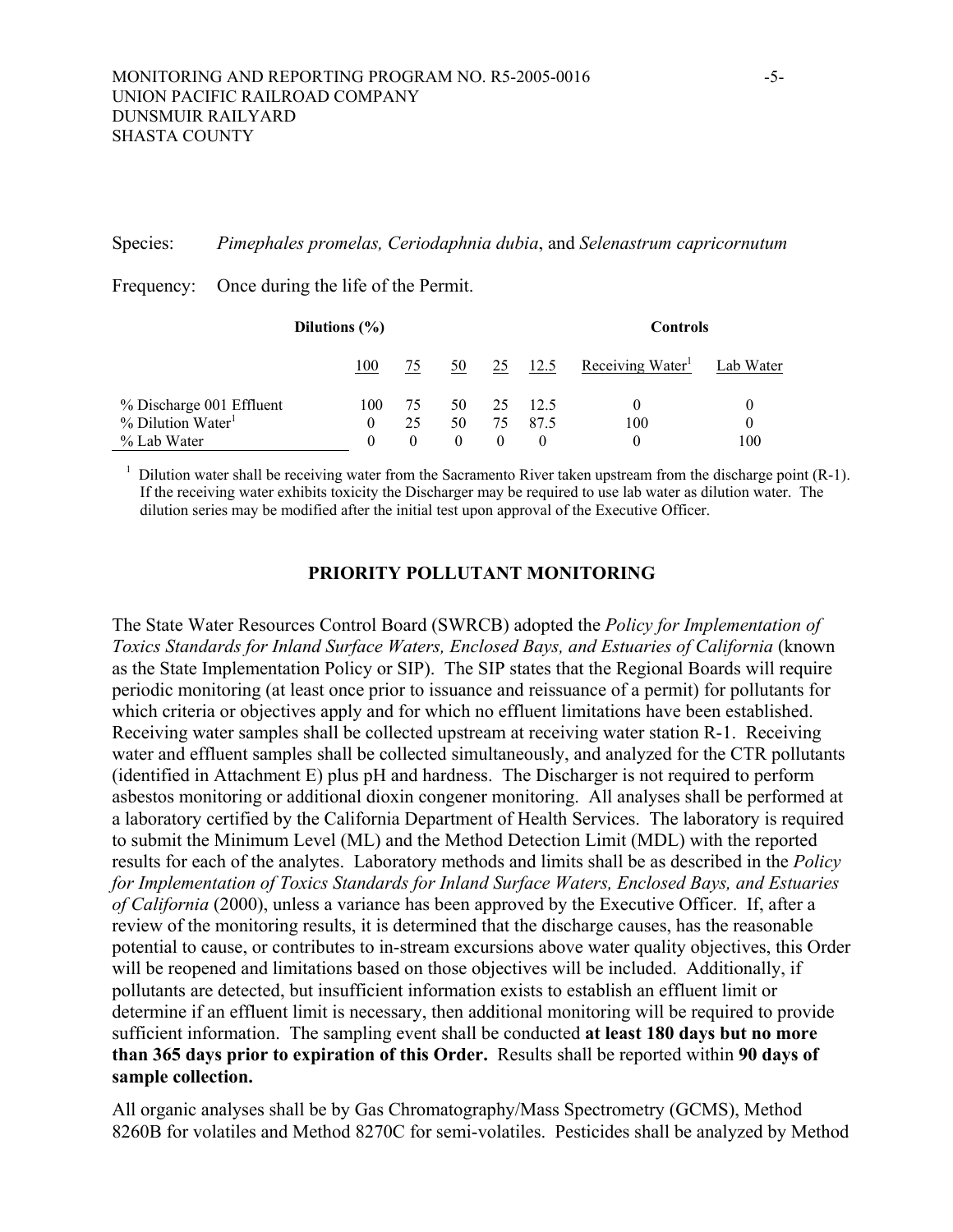8081A. Dioxins shall be analyzed by Method 1613/8290. If organic analyses are run by Gas Chromatography (GC) methods, any detectables are to be confirmed by GCMS. Inorganics shall be analyzed by the following methods:

Metals shall be analyzed by the US EPA methods listed below. Alternative analytical procedures may be used with approval by the Regional Board if the alternative method has the same or better detection level than the method listed.

| <b>Method Description</b>                                | <b>EPA</b><br><b>Method</b> | <b>Constituents</b>                                                                                        |
|----------------------------------------------------------|-----------------------------|------------------------------------------------------------------------------------------------------------|
| Inductively Coupled Plasma/Mass<br>Spectrometry (ICP/MS) | 1638                        | Antimony, Beryllium, Cadmium, Copper,<br>Lead, Nickel, Selenium, Silver, Thallium,<br>Total Chromium, Zinc |
| Cold Vapor Atomic Absorption<br>(CVAA)                   | 1631                        | Mercury                                                                                                    |
| Gaseous Hydride Atomic<br>Absorption (HYDRIDE)           | 206.3                       | Arsenic                                                                                                    |
| Flame Atomic Absorption (FAA)                            | 218.4                       | Chromium VI                                                                                                |
| Colorimetric                                             | $335/2$ or 3                | Cvanide                                                                                                    |

The laboratory is required to submit the Minimum Level (ML) and the Method Detection Limit (MDL) with the reported results for each constituent. The MDL should be as close as practicable to the U.S. EPA MDL determined by the procedure found in 40 CFR Part 136. The results of analytical determinations for the presence of chemical constituents in a sample shall use the following reporting protocols:

- a. Sample results greater than or equal to the reported ML shall be reported as measured by the laboratory.
- b. Sample results less than the reported ML, but greater than or equal to the laboratory's MDL, shall be reported as "Detected but Not Quantified," or DNQ. The estimated chemical concentration of the sample shall also be reported.
- c. For the purposes of data collection, the laboratory shall write the estimated chemical concentration next to DNQ as well as the words "Estimated Concentration." Numerical estimates of data quality may be by percent accuracy  $(+)$  or  $-$  a percentage of the reported value), numerical ranges (low to high), or any other means considered appropriate by the laboratory.
- d. Sample results that are less than the laboratory's MDL shall be reported as "Not Detected" or ND.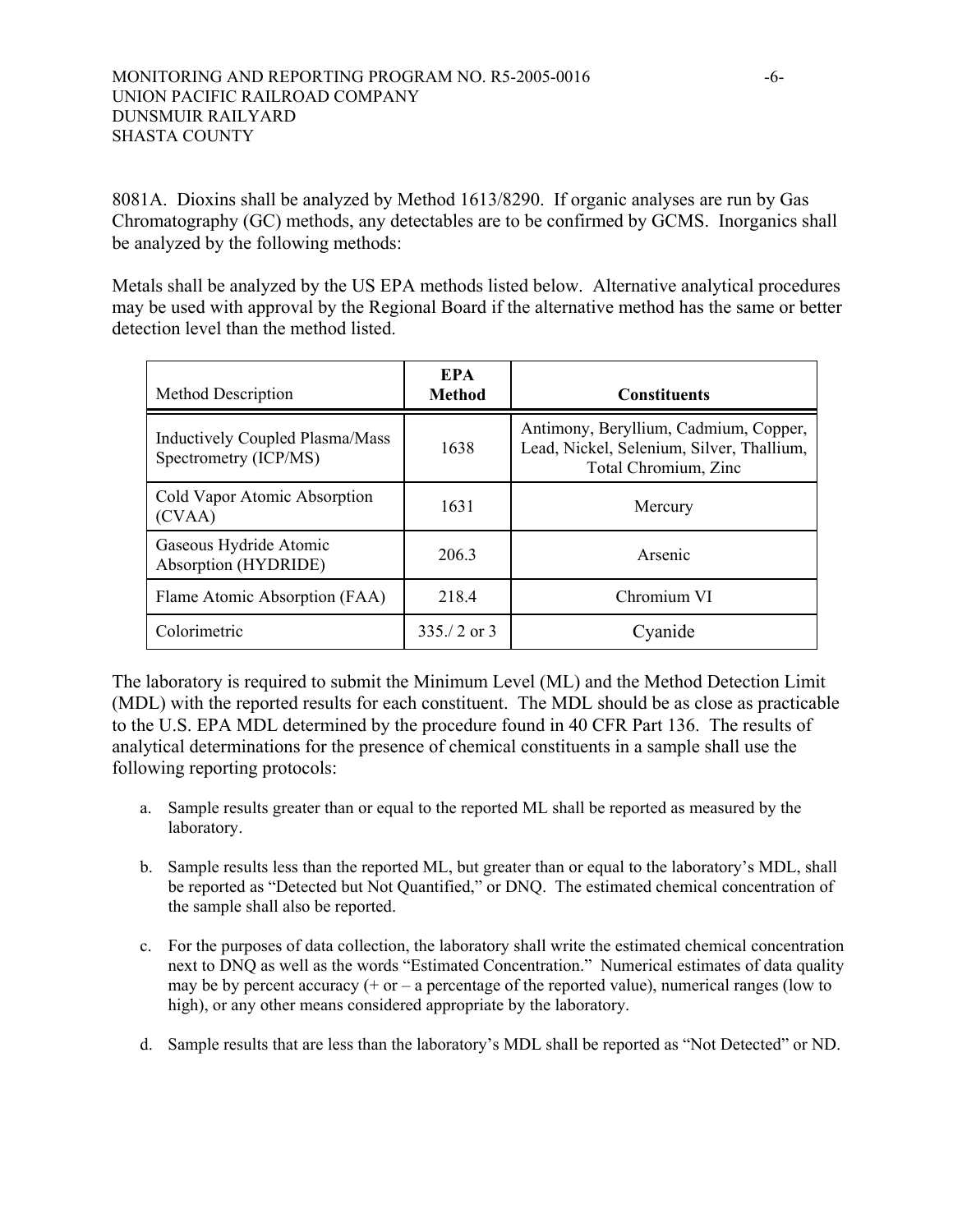Monitoring results shall be submitted to the Regional Board by the **1st day of the second month**  following sample collection. (i.e., the January report is due by 1 March). All reports submitted in response to this Order shall comply with signatory requirements of Standard Provision D.6. Effective in January 2004, any NPDES effluent monitoring report received more than 30 days after its due date is subject to a \$3000 Mandatory Minimum Penalty [Water Code Section 13385]. An additional \$3000 penalty is required for each 30 days a report is late. If you have no discharge, you must still submit a report indicating that no discharge occurred, or you will be subject to the \$3000 Penalties.

In reporting the monitoring data, the Discharger shall arrange the data in tabular form so that the date, the constituents, and the concentrations are readily discernible. The data shall be summarized in such a manner to illustrate clearly whether the discharge complies with waste discharge requirements.

If the Discharger monitors any pollutant at the locations designated herein more frequently than is required by this Order, the results of such monitoring shall be included in the calculation and reporting of the values required in the discharge monitoring report form. Such increased frequency shall be indicated on the discharge monitoring report form.

The Discharger may also be requested to submit an annual report to the Board with both tabular and graphical summaries of the monitoring data obtained during the previous year. Any such request shall be made in writing. The report shall discuss the compliance record. If violations have occurred, the report shall also discuss the corrective actions taken and planned to bring the discharge into full compliance with the waste discharge requirements.

The Discharger shall implement the above monitoring program on the first day of the month following effective date of this Order.

Ordered by:

THOMAS R. PINKOS, Executive Officer

27 January 2005

(Date)

JFR: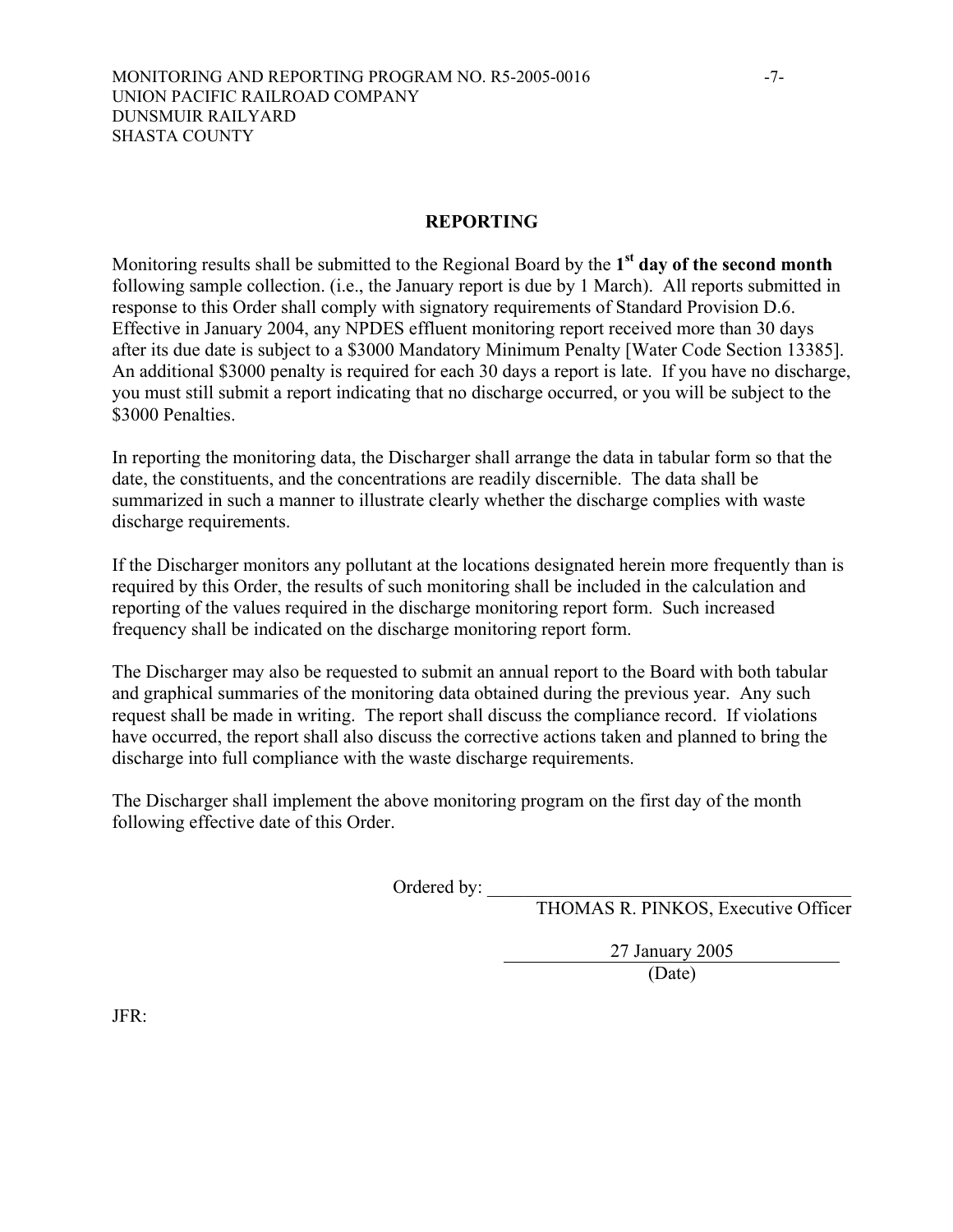## **INFORMATION SHEET**

## ORDER NO. R5-2005-0016 UNION PACIFIC RAILROAD COMPANY DUNSMUIR RAILYARD SISKIYOU COUNTY

## **GENERAL INFORMATION**

The Union Pacific Railroad Company submitted a Report of Waste Discharge, dated 1 October 2003, and applied for renewal of a permit to discharge waste from the Dunsmuir Railyard under the National Pollutant Discharge Elimination System (NPDES).

The facility property (State Board Equalization Map No. 872-47-1A, parcel 1) is owned by the Discharger and is in Section 25, T39N, R4W, MDB&M, as shown on Attachment A, a part of this Order. The facility lies in the Upper Sacramento Hydrologic Unit, HSA No. 525.21, as depicted on interagency maps prepared by the Department of Water Resources. The Discharger operates a groundwater extraction and treatment system for the removal of petroleum contamination. A maximum of 0.86 mgd (600 gpm) of treated wastewater is discharged to a subsurface infiltration gallery (Discharge 001) constructed in river gravels and fill immediately adjacent to the Sacramento River, a water of the United States, as shown on Attachment B, a part of this Order.

The site was previously owned and operated by Southern Pacific Transportation Company (SPTC) and was purchased by the Discharger in August 1996. The discharge was previously regulated under Waste Discharge Requirements Order No. 99-021, adopted by the Board on 30 April 1999.

The Dunsmuir Railyard is underlain by an undetermined quantity of fuel oil which has spilled or leaked from steam and diesel locomotives, storage tanks, and conveyance pipelines since the early 1900s. This oil flows along with groundwater, and if it not intercepted, discharges into the Sacramento River. SPTC installed a subsurface oil/water collection system and treatment system which was subsequently upgraded and is currently operated by the Discharger.

The treatment system consists of a an interceptor trench, extraction wells, an oil water separator tank, a 218,000 gallon storage tank, a slant rib coalescing oil water separator with surge tank, two lines of sand filters, and two activated carbon filters. The contaminated groundwater recovered from the extraction wells contains an insoluble heavy oil phase and dissolved hydrocarbons, (Bunker C fuel). Other sources which may be directed to the treatment system include oil and fuel which have leaked from locomotives onto drip pans or into the turntable pit, water purged from monitoring wells, and drainage from the maintenance drainage pad.

A trench has been excavated below the groundwater table and the adjacent river level for a distance of 850' along the Sacramento River. Material contaminated by bunker fuel and uncontaminated material were segregated during the excavation process and stockpiled for further processing. An impervious liner was installed to a depth of approximately 15 feet on the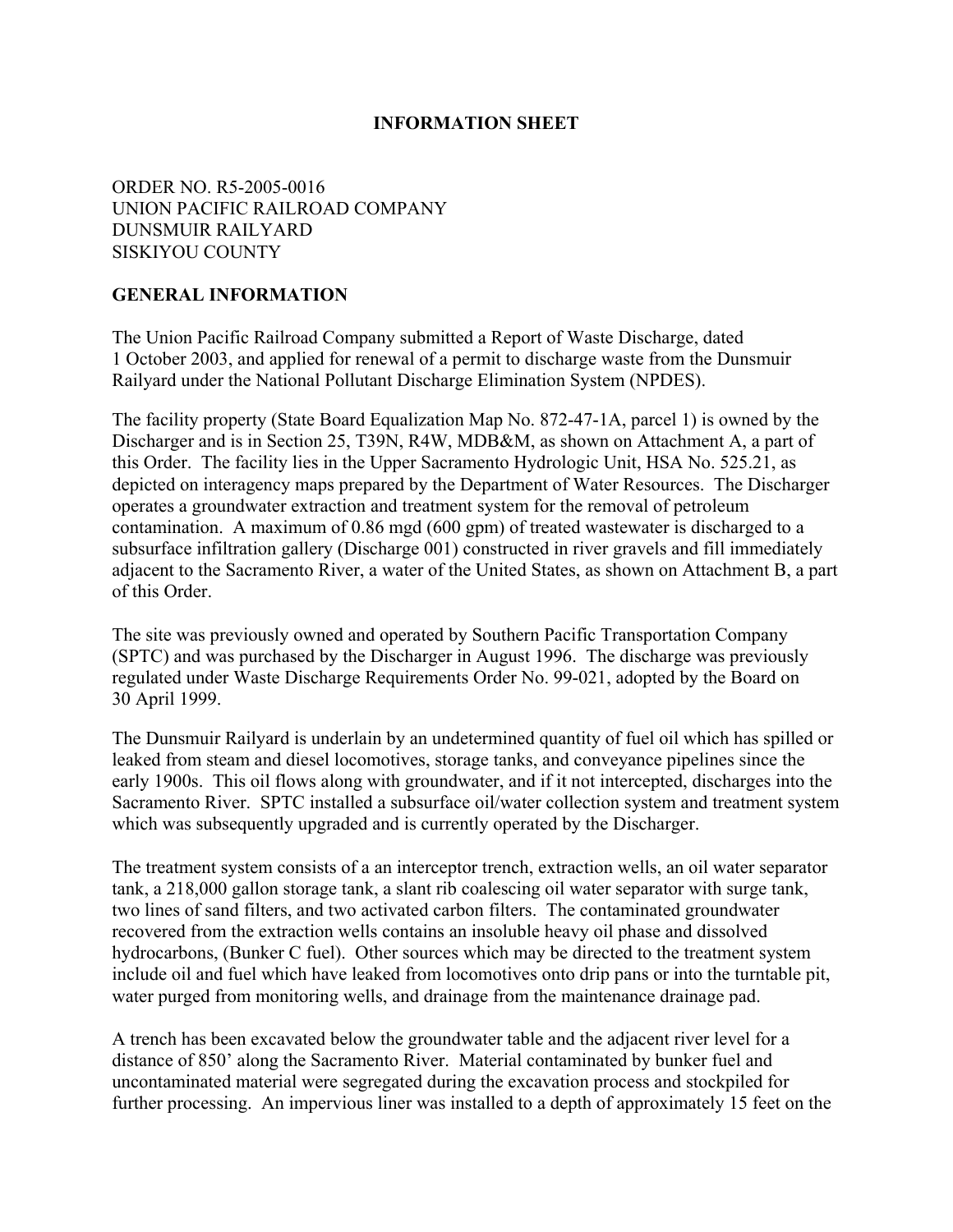river side of the trench. The liner consisted of welded 40 mil high density polyethylene between two layers of 10 oz. geotextile padding.

A groundwater extraction system was constructed consisting of eighteen 36" diameter groundwater extraction wells. These wells are numbered 1 through 18 from south to north and wells were designed to maximize the amount of viscous bunker fuel recovery from the trench. The wells were installed below seasonal low groundwater levels to capture bunker fuel throughout the year and to provide a barrier to migration of groundwater contamination toward the Sacramento River. The trench was backfilled with washed screened rock and imported washed river run rock. The site was graded to promote runoff and paved to prevent infiltration.

The principal waste streams originate in the extraction wells, which are pumped from two different elevations in the water column. Surface water in the well, which may include floating petroleum product, is pumped to a recovered oil storage tank located immediately north of the office building adjacent to Well No. 1. This tank is equipped with an oil sensing element mounted in the top which indicates the thickness of the oil layer. When the layer thickness approaches 3 inches the oil is pumped out and removed by an environmental service company. The bottom water layer from the recovered oil storage tank is discharged to a 218,000 gallon storage tank in the treatment compound. Dewatering pumps transfer water from the lower part of the wells where there is a minimum of petroleum contamination. The dewatering pumps discharge directly to the 218,000 gallon storage tank.

The 218,000 gallon tank discharges to a slant rib coalescing oil/water separator to remove suspended oil and solid matter, then passes into a media filter to remove suspended sediment and other solids. Spent sand from the media filter is sent to Button Willow Landfill. The waste stream receives a final polish with granular activated carbon to remove dissolved hydrocarbons prior to discharge to the infiltration gallery. The two activated carbon filters are operated in series and samples taken from the line between the filters to determine when carbon in the upstream filter is exhausted. When this occurs the carbon is changed and the valve positions are adjusted to reverse the direction of flow. The previous upstream filter becomes the downstream filter. Spent carbon is sent to the manufacturer for regeneration. Discharge rates from the treatment facility will vary depending upon site cleanup strategies and groundwater elevations, which are directly affected by precipitation events.

The facility contains an asphalt bermed wash pad located opposite of extraction well No. 4. Vehicles and equipment are occasionally washed with high pressure water and a biodegradable detergent. Discharge from the pad is to the recovered oil storage tank.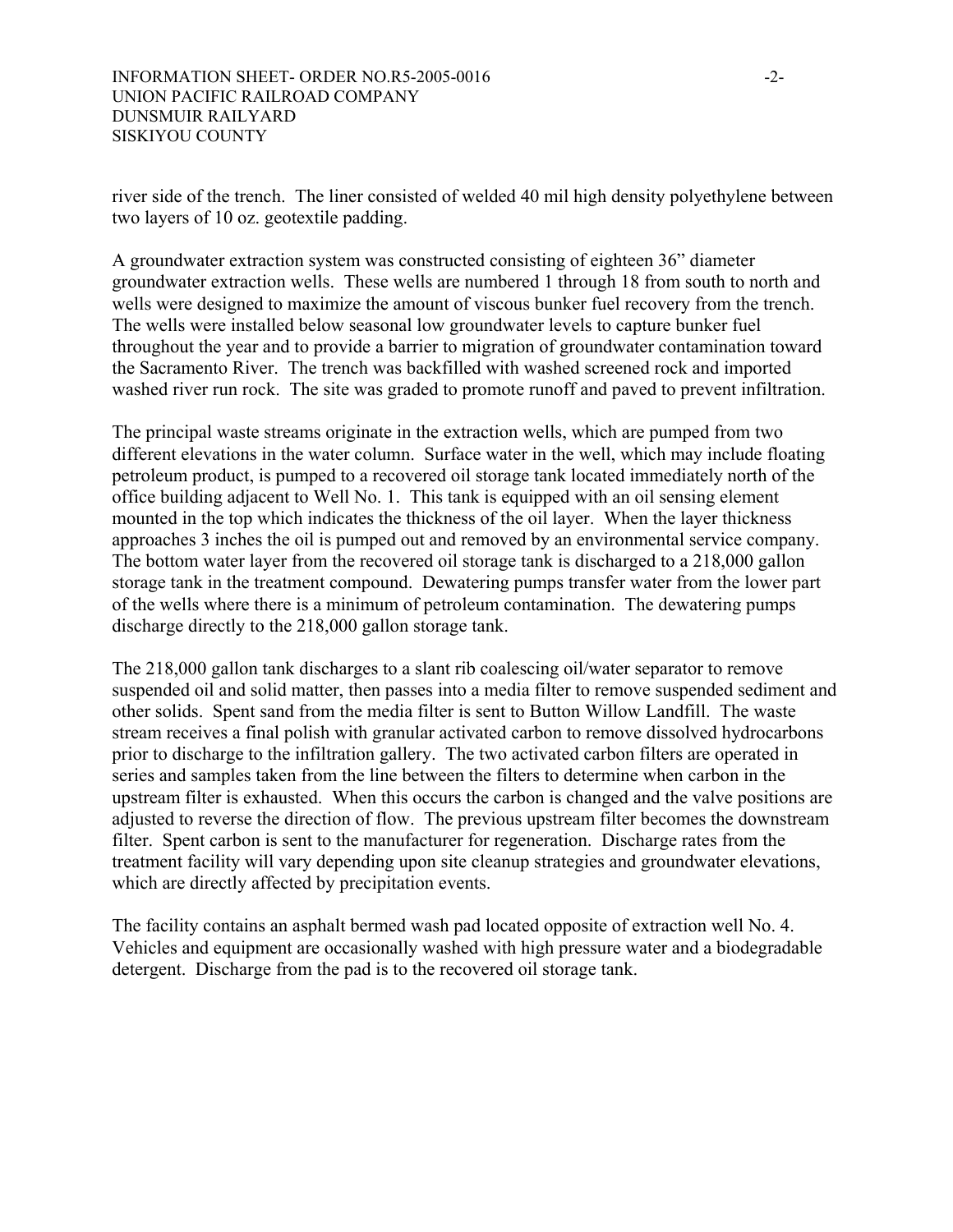| Parameter     | Analysis,<br>(10/02/03) | Reporting<br>Limit | Method           |
|---------------|-------------------------|--------------------|------------------|
| pH            | 6.5                     | NA                 | field            |
| Specific      | $254 \mu S$             | <b>NA</b>          | field            |
| Conductance   |                         |                    |                  |
| Temperature   | 68 Deg. F               | NA.                | field            |
| <b>TPH</b>    | ND                      | $50 \mu g/L$       | EPA 8015M        |
| Benzene       | ND                      | $5 \mu g/L$        | <b>EPA 8021B</b> |
| Toluene       | ND                      | $5 \mu g/L$        | <b>EPA 8021B</b> |
| Ethyl Benzene | ND                      | $5 \mu g/L$        | <b>EPA 8021B</b> |
| Xylene        | ND                      | $5 \mu g/L$        | <b>EPA 8021B</b> |
| Chromium      | ND                      | $2 \mu g/L$        | EPA 200.8        |
| Lead          | ND                      | $1 \mu g/L$        | EPA 200.8        |

The Report of Waste Discharge describes the discharge as follows:

The mean annual rainfall is approximately 55 inches and the 10-year 24-hour storm is 6.30 inches. The pan evaporation rate is approximately 55 inches per year, based on information obtained from DWR Bulletin 73-79 (November 1979).

Petroleum storage at the site consists of two 500 gallon diesel tanks and one 300 gallon tank for storage of oil recovered from extraction well heads. The Discharger had previously installed a 15,000-gallon aboveground diesel storage tank for fueling locomotives. This tank has been emptied, cleaned and prepared for removal. Locomotives are no longer fueled at this site. Since total petroleum storage at the site is less than 1,300 gallons the Discharger is no longer required to seek coverage under the Aboveground Petroleum Storage Tank Act.

Domestic wastewater is discharged to the City of Dunsmuir wastewater treatment plant.

## **STORMWATER**

Order No. 99-021 included monitoring for storm water discharges and relieved the Discharger from seeking coverage under the SWRCB Order No. 97-03-DWQ (General Permit) which specifies storm water discharge requirements associated with industrial activities, excluding construction activities. To be consistent with regulation of other dischargers, this Order's Provisions require the Discharger to obtain coverage under the General Permit **by 30 March 2005.**

## **ANTIDEGRADATION**

The Board adopted a *Water Quality Control Plan*, *Fourth Edition, for the Sacramento and San Joaquin River Basins* (hereafter Basin Plan). The Basin Plan designates beneficial uses, establishes water quality objectives, and describes an implementation program and policies to achieve water quality objectives for all waters of the Basin. This includes plans and policies adopted by the SWRCB and incorporated by reference, such as Resolution No. 68-16, Statement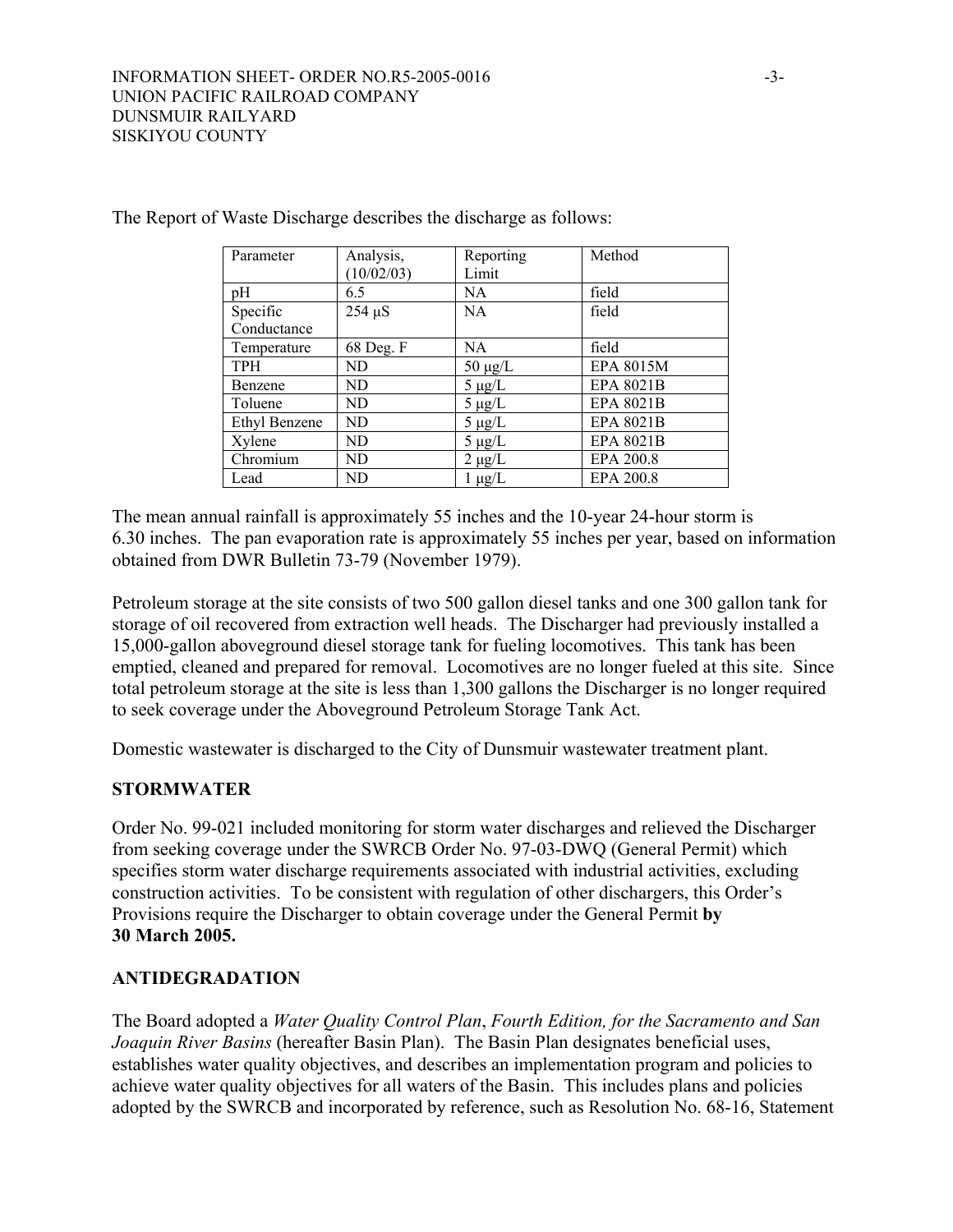of Policy with Respect to Maintaining High Quality of Waters in California. These requirements implement the Basin Plan.

The discharge as permitted herein is consistent with the provisions of Resolution 68-16. Consistency is based on the following: Domestic waste from the facility is discharged to the City of Dunsmuir Wastewater Treatment Plant and therefore poses no threat to water quality. The industrial wastewater will pose a negligible threat to water quality, as compliance with these requirements will result in the use of best practicable treatment and control of the discharge. There is less than 1,300 gallons of petroleum stored at the site and this petroleum is stored in Convault tanks with adequate containment. The Discharger has 18 extraction wells which control the gradient of groundwater flow in the vicinity of the original contamination. The gradient is confirmed by measuring the groundwater level in the five monitoring wells. If a spill were to occur, the pumping of the extraction wells in combination with the barrier curtain adjacent to the Sacramento River would insure that any contaminated groundwater resulting from the spill would be pumped out, and processed in the treatment facility. In consideration of the conditions at the facility there are no additional requirements for a groundwater monitoring program.

## **BENEFICIAL USES**

The Basin Plan identifies the following beneficial uses for the Sacramento River from Box Canyon Dam to Shasta Lake: agricultural supply (AGR); water contact (REC-1) and noncontact (REC-2) recreation; cold freshwater habitat (COLD); spawning, reproduction, and/or early development of fish (SPWN); and wildlife habitat (WILD).

The beneficial uses of groundwater are municipal and domestic supply, industrial service supply, industrial process supply, and agricultural supply.

## **EFFLUENT LIMITATIONS**

USEPA adopted the National Toxics Rule (NTR) on 22 December 1992, which was amended on 4 May 1995 and 9 November 1999, and the California Toxics Rule (CTR) on 18 May 2000, which was amended on 13 February 2001. These Rules contain water quality standards applicable to this discharge. The SWRCB adopted the Policy for Implementation of Toxics Standards for Inland Surface Waters, Enclosed Bays, and Estuaries of California (known as the State Implementation Policy or SIP) on 2 March 2000, which contains policies and procedures for implementation of the NTR and the CTR.

Federal regulations contained in 40CFR 122.4(d) require effluent limitations for all pollutants that are or may be discharged at a level that will cause or have the reasonable potential to cause or contribute to an in-stream excursion above a narrative or numerical water quality standard. On 11 December 2000, the Discharger was issued a letter under the authority of California Water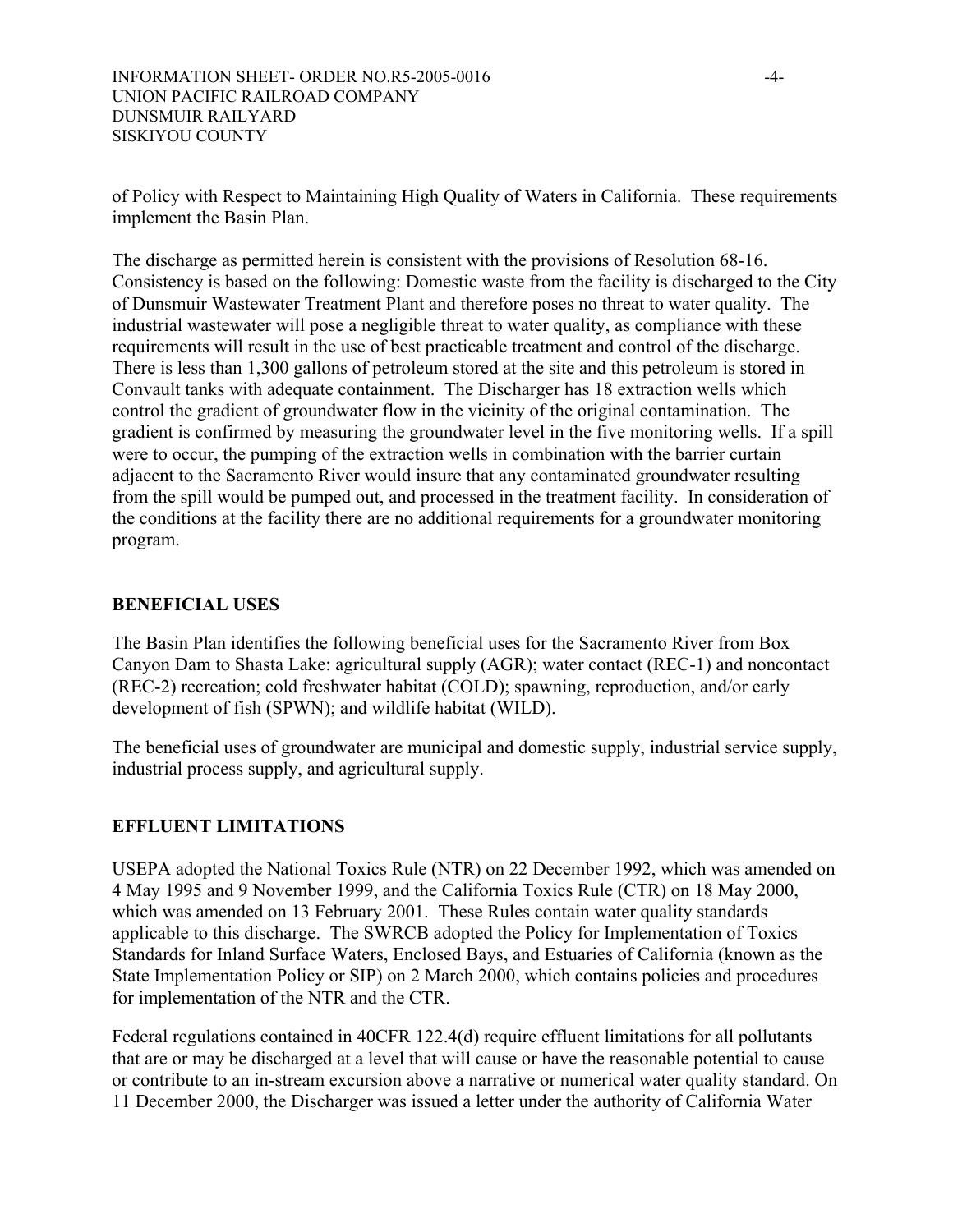Code, Section 13267 requesting effluent and receiving water monitoring to meet the requirements of the SIP. The Discharger sampled Discharge 001 and the receiving water once to determine if the priority pollutants established in the CTR and NTR were detected. Analytical results were submitted for volatile substances, semi-volatile substances, pesticide compounds, metals, asbestos, 2,3,7,8 TCDD and its congeners, and seventy-four priority pollutant organic substances.

Waste discharge requirements order No. 99-021 contained effluent limits for Total Semivolatile Petroleum Hydrocarbons (EPA Method 8270), total chromium, lead, benzene, toluene, ethylbenzene and xylene (benzene, toluene, ethylbenzene and xylene are hereafter referred to as BTEX). The monitoring and reporting program of waste discharge requirements Order No. 99-021 required monthly monitoring of all these potential pollutants in both influent and effluent. A review of the past three years data reveals that in no case have the BTEX constituents been detected in either influent or effluent. Neither have these constituents been detected in the CTR sampling and analysis conducted by the Discharger on 12 January 2001. Therefore, effluent limitations for BTEX constituents have not been included in this order.

Based on information submitted as part of the application, in studies, CTR sampling and as directed by monitoring and reporting programs the Regional Board finds that the discharge does have a reasonable potential to cause or contribute to an in-stream excursion above a water quality objectives for acute toxicity, lead, pH and total semivolatile petroleum hydrocarbons. Reasonable potential has been determined according to the procedures in Section 1.3 of the SIP. Effluent limitations for these constituents are included in this Order. It was suspected that chromium and zinc might have reasonable potential for exceeding an applicable water quality criterion in the receiving water, however calculations revealed that chromium did not have a reasonable potential and that there was insufficient information to make a determination for zinc.

## **Chromium**

Total chromium has occasionally been detected in both effluent and influent. Levels in both influent and effluent are approximately equal and when detected range from approximately 1.4 to 7.4 µg/L. Water quality criteria for chromium are specified for chromium III and Chromium VI, but not total chromium. The lowest applicable criterion for chromium is the chronic criterion for protection of freshwater aquatic life for chromium VI and is 11.61  $\mu$ g/L, after application of the SIP conversion factor. The criteria for chromium III are considerably higher. Chromium III is the more common oxidation state for chromium under most conditions, and the limited information from the Discharger's CTR results indicate that this is the case for their discharge. No chromium has been detected in the receiving water and based on the procedures in Section 1.3 of the SIP there is no reasonable potential for chromium III or chromium VI to exceed an applicable water quality criteria.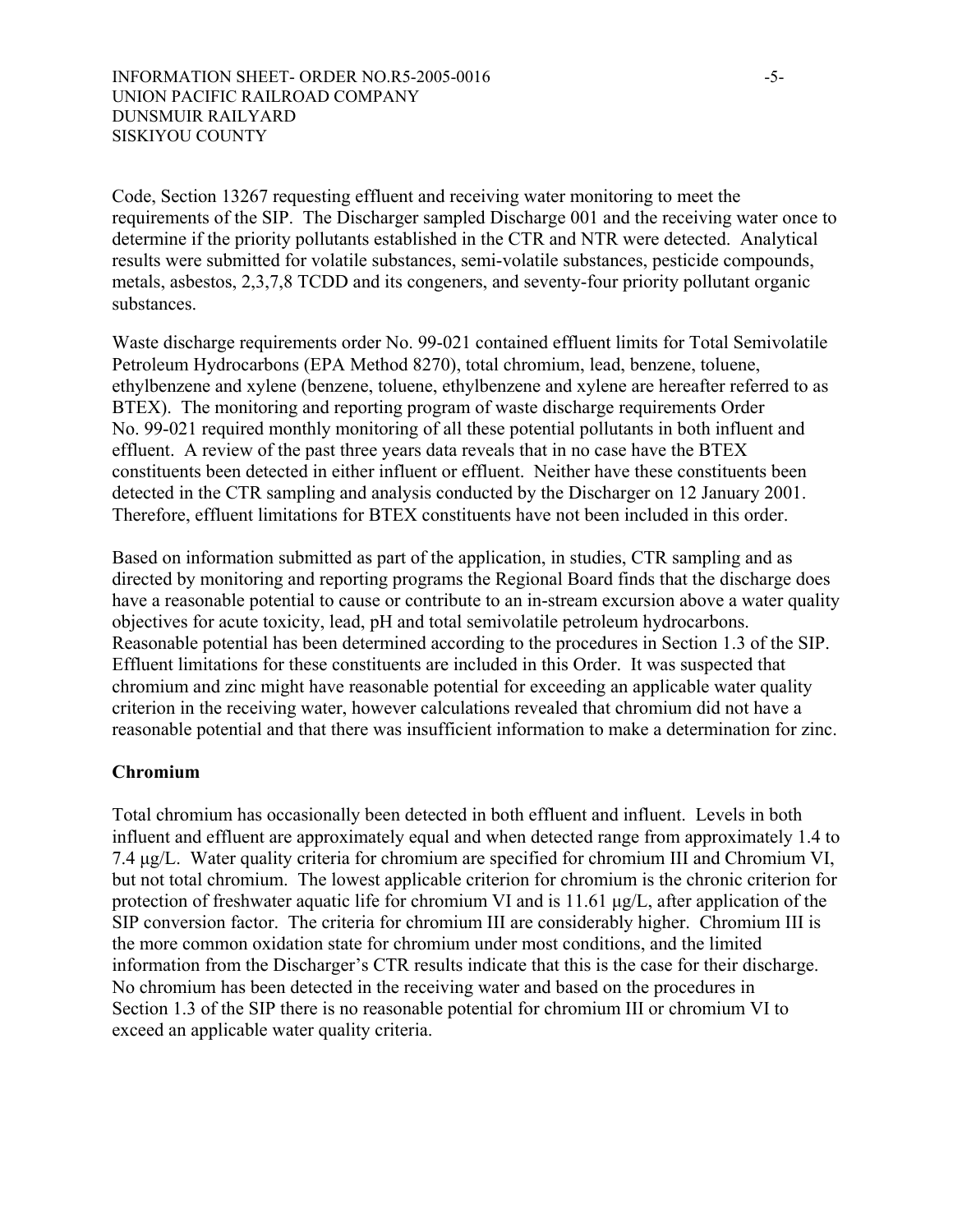## **Zinc**

Both effluent samples analyzed for zinc had concentrations above reporting limits, 19 ug/L (12 December 2001) and 7 ug/L (5 December 2003). Zinc was also detected above the reporting limit for both receiving water samples analyzed, 20 ug/L (2 April 2002) and 2 ug/L (5 December 2003). The Regional Board finds that, at this time, there is insufficient information to determine if an effluent limitation for zinc is appropriate. Therefore, the Discharger is required to conduct additional monitoring and reporting for zinc, as specified in the attached Monitoring and Reporting Program, to provide sufficient information. On site inspections and sampling by regional board staff suggest that sampling by the ultra clean protocol may eliminate spurious results for zinc, and demonstrate that there is no reasonable potential. If this is the case, the Permit will not be re-opened for inclusion of effluent limitations. If, however, the Regional Board finds that effluent limitations for zinc are necessary, then this Order may be reopened and modified to include appropriate effluent limitations for zinc.

## **Acute Toxicity**

The Basin Plan states that, "All waters shall be maintained free of toxic substances in concentrations that produce detrimental physiological responses in human, plant, animal or aquatic life. … In addition effluent limits based upon acute biotoxicity tests of effluents will be prescribed where appropriate." This order requires the Discharger to conduct annual testing for acute toxicity by a 96-hour static bioassay using Rainbow Trout. The minimum survival of test fishes in a 96-hour static bioassay for a single test is 70 %. The median survival for any three or more consecutive tests is 90 %. These limits are consistent with the limits in the previous Order.

#### **Lead**

The methodology described in Section 1.3 of the SIP was used to evaluate the Discharger's monitoring data. The Regional Board has determined that the discharge has a reasonable potential to cause or contribute to an in-stream excursion above a water quality standard for lead. No credit for dilution of the effluent with the receiving water has been considered at this time.

The CTR acute and chronic aquatic life criterion for lead are applicable to these discharges and are given by the following formulas:

 $Pb_{acute} = e^{-1.273 \text{ (In Hardness)} - 1.460}$  x (1.46203 – ln hardness x .145712)  $Pb_{\text{chronic}} = e^{-1.273 \text{ (ln Hardness)} - 4.705}$  x (1.46203 – ln hardness x .145712)

The lowest observed, representative hardness measurement of the receiving water for the discharge period was 46 mg/l. When this value for hardness is used in the formulae above, the Pbacute criterion/objective is determined to be 27.47 µg/L, (dissolved) and the Pb<sub>chronic</sub> criterion/objective to be 1.07 µg/L (dissolved). No dilution allowance is being granted,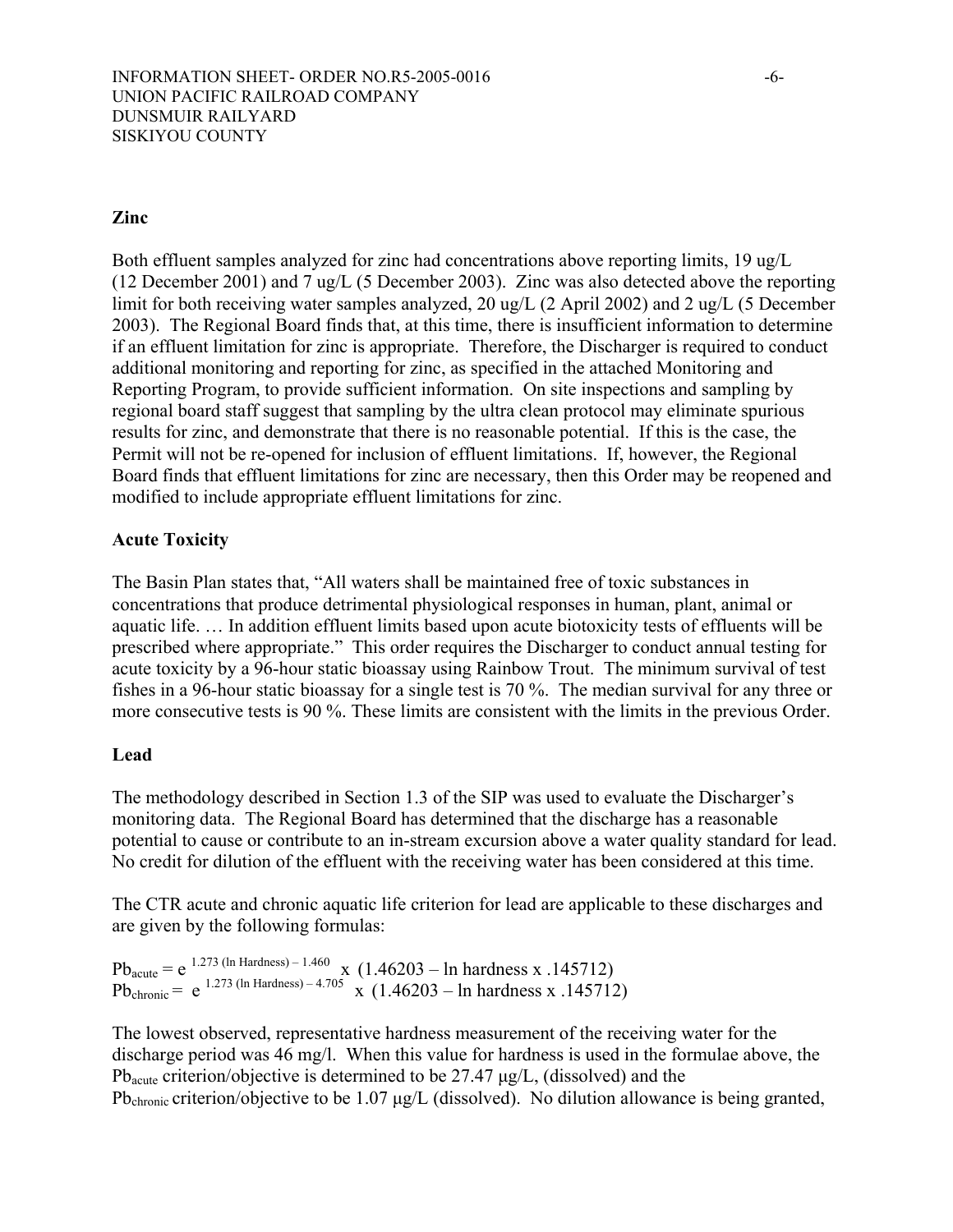therefore the effluent concentration allowance (ECA) is equal to the adjusted water quality criteria or objective.

Appendix 3 of the SIP provides conversion factors (CFs) for converting a metal criterion expressed as the total recoverable to a criterion expressed as the dissolved fraction in the water column. The CFs are listed for both acute and chronic criteria. Some of the CFs including cadmium and lead, are hardness dependent. The conversion factors based on hardness for lead in freshwater are calculated using the following equations:

Lead:  $CF_{Chronic} = 1.46203 - [(ln {hardness}) (0.145712)]$ , at 46 mg/L hardness = 0.9041  $CF_{\text{Acute}} = 1.46203 - [(ln {hardness}) (0.145712)],$  at 46 mg/L hardness = 0.9041

Both the acute and chronic lead criteria above are expressed as dissolved, therefore these criteria should be divided by the appropriate factor. Applying the conversion factors calculated above to the criteria determined for lead gives an adjusted acute criterion of 30.38 µg/L, (total recoverable), and a chronic criterion of 1.18 µg/L, (total recoverable).

The long term average discharge condition, (LTA), is calculated by multiplying the ECA by a factor that adjusts for effluent variability. These factors are based on the coefficient of variation, (Std. Deviation/Mean), of the sample population. There were 35 Analytical values for lead in effluent were available, but as the distribution of the sample was clearly not a normal distribution, and 70% of the values were reported as not detected (ND) at 1.0 ug/L, it was considered inappropriate to calculate a standard deviation. Therefore a coefficient of variation (CV) could not be calculated and the default value of 0.6 recommended by EPA was used. The corresponding ECA multiplier from Table 1 of the SIP is 0.527 (chronic) and 0.321 (acute). Applying these multipliers to the ECAs yielded an **LTA acute** of **9.75 µg/L** total recoverable and the **LTA chronic** of **0.624 µg/L** total recoverable. The LTA chronic is the lower of the two and is therefore used for the calculation of the MDEL, (Maximum Daily Effluent Limit), and AMEL, (Average Monthly Effluent Limit).

The SIP states that the LTA is multiplied by the maximum daily effluent limitation (MDEL) multiplier to arrive at the MDEL. Similarly, the LTA is multiplied by the average monthly effluent limit (AMEL) multiplier to arrive at the AMEL. Using the coefficient of variation of 0.6, and assuming a monitoring frequency of less than four times per month, the MDEL multiplier from Table 2 of the SIP is 3.11 and the AMEL multiplier is 1.55. Therefore, the **MDEL** for lead is **1.94 µg/L** (total recoverable) and the **AMEL** is **0.97 µg/L** (total recoverable).

## **pH**

The Basin Plan states that, "The pH shall not be depressed below 6.5 nor raised above 8.5. Changes in normal pH levels shall not exceed 0.5 in fresh waters with designated COLD or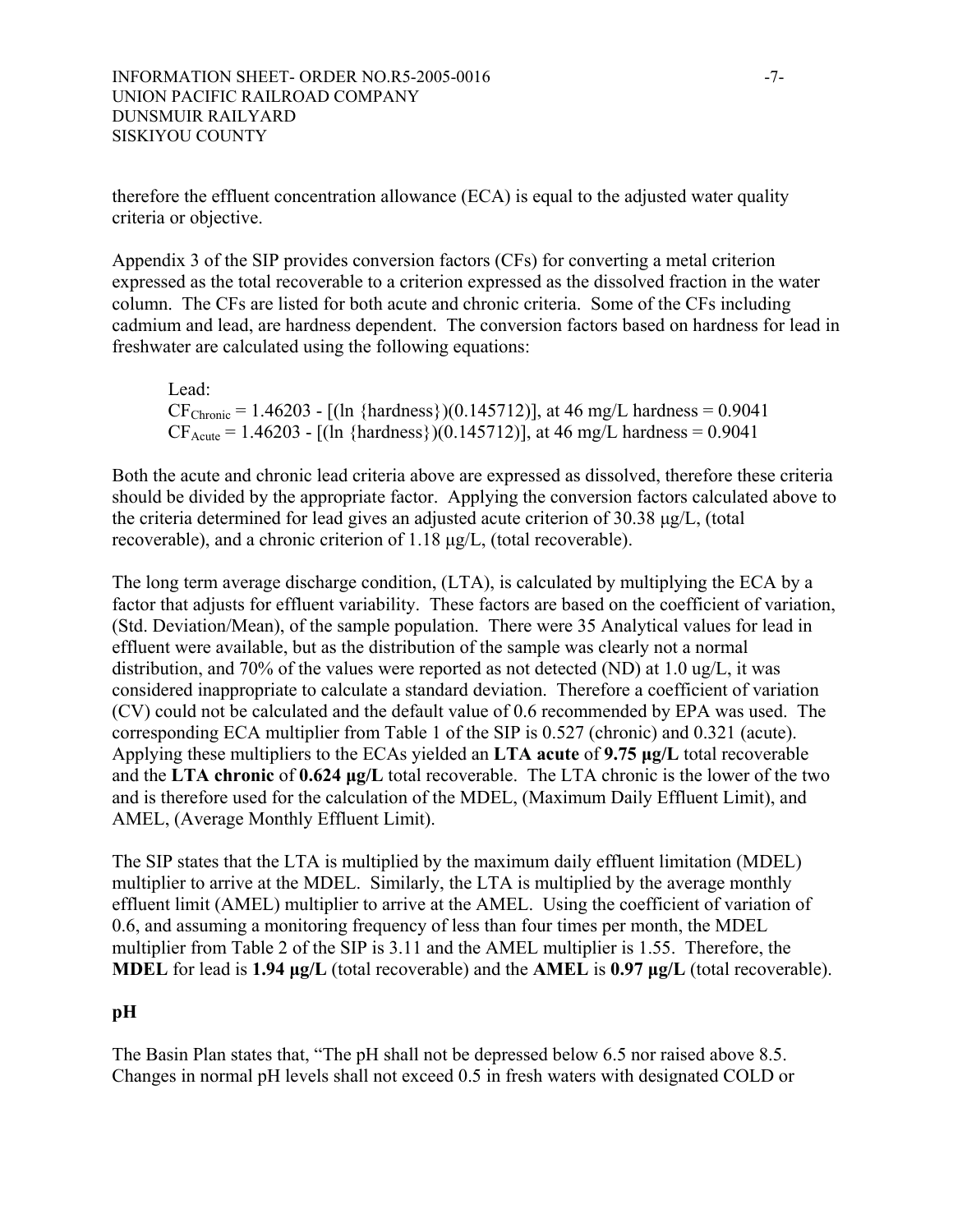WARM beneficial uses." This Order requires the effluent pH to remain between 6.5 and 8.5 units. These limits are consistent with the limits in the previous Order.

### **Total Semivolatile Petroleum Hydrocarbons**

The effluent limitation for total semivolatile petroleum hydrocarbons in this Permit, (USEPA Method 8015M), is consistent with Order No. 5-00-119, (General Order for Discharge to Surface Waters from Cleanup of Groundwater from Cleanup of Petroleum Fuel Pollution).

### **Zinc**

Both effluent samples analyzed for zinc had concentrations above reporting limits, 19 ug/L (12 December 2001) and 7 ug/L (5 December 2003). Zinc was also detected above the reporting limit for both receiving water samples analyzed, 20 ug/L (2 April 2002) and 2 ug/L (5 December 2003). The Regional Board finds that, at this time, there is insufficient information to determine if an effluent limitation for zinc is appropriate. Therefore, the Discharger is required to conduct additional monitoring and reporting for zinc, as specified in the attached Monitoring and Reporting Program, to provide sufficient information.

## **COMPLIANCE SCHEDULE AND INTERIM LIMITS**

Section 2.1 of the SIP provides that: "*Based on an existing discharger's request and demonstration that it is infeasible for the discharger to achieve immediate compliance with a CTR criterion, or with an effluent limitation based on a CTR criterion, the RWQCB may establish a compliance schedule in an NPDES permit*." Section 2.1, further states that compliance schedules may be included in NPDES permits provided that the following justification has been submitted: …*"(a) documentation that diligent efforts have been made to quantify pollutant levels in the discharge and the sources of the pollutant in the waste stream; (b) documentation of source control measures and/or pollution minimization measures efforts currently underway or completed; (c) a proposal for additional or future source control measures, pollutant minimization actions, or waste treatment (i.e., facility upgrades); and (d) a demonstration that the proposed schedule is as short as practicable."* This Order requires the Discharger to provide this information. The final water quality based effluent limitations for lead become effective **120 days** after adoption of this Order unless an acceptable compliance schedule justification meeting the requirements of Section 2.1 of the SIP is completed and submitted by the Discharger. If an acceptable compliance schedule justification is submitted, the interim effluent limits described in this Order for lead will supercede the final effluent limits until **60 months** after adoption of this Order. At that time the final effluent limits will be fully applicable. As this schedule is greater than one year, the Discharger shall submit semiannual progress reports on **1 January** and **1 July** each year until the Discharger achieves compliance with the final water quality based effluent limitations for lead.

Within **12 months** of adoption of this Order, the Discharger shall either (1) submit a workplan for reducing the concentrations of pollutants in the discharge to levels that will comply with the final effluent limits, (2) demonstrate that excursions above the final effluent limitation are not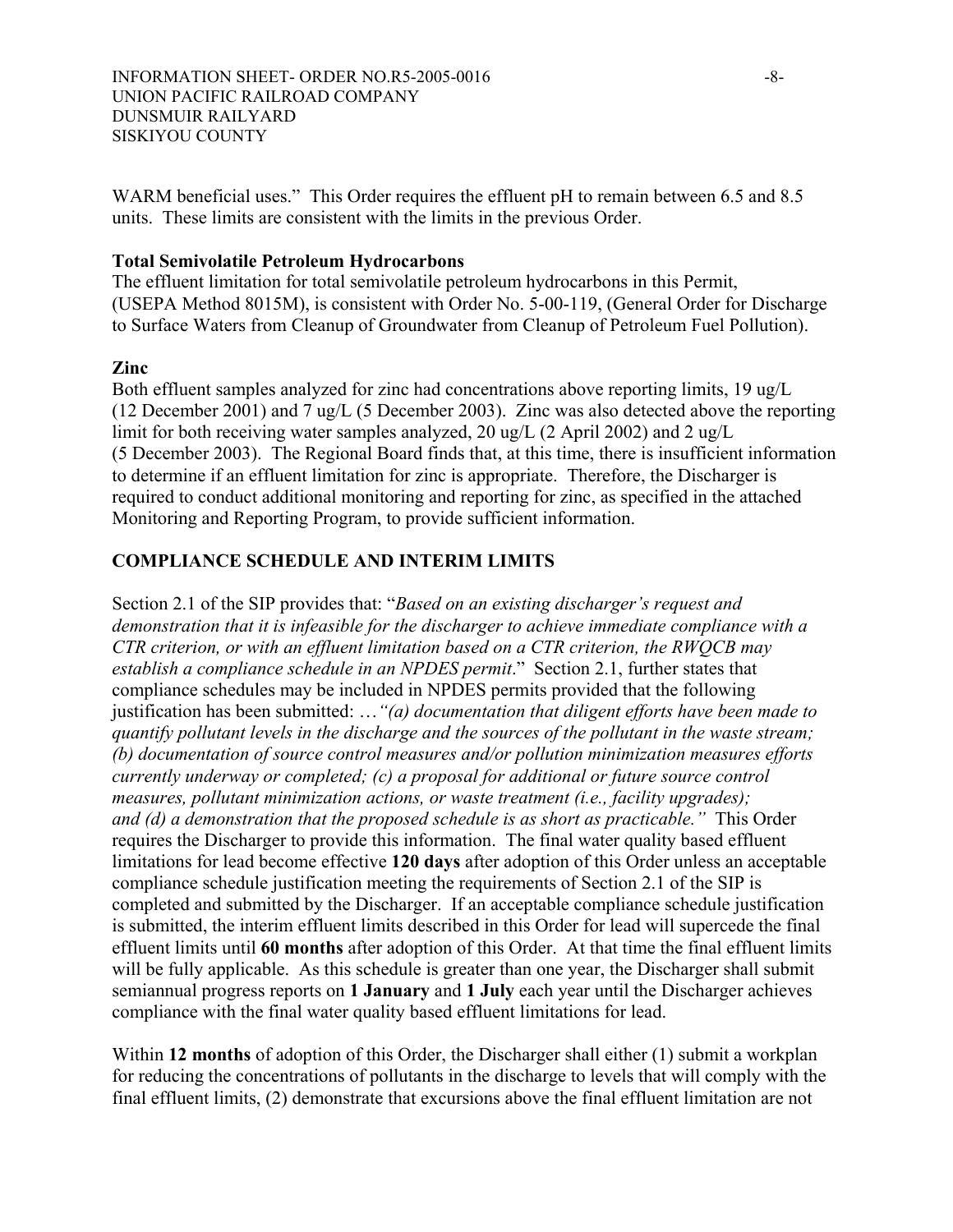occurring and that there is, therefore, no reasonable potential for exceeding the applicable receiving water criteria, or (3) submit a workplan(s) for studies that will prove that the final effluent limits should be modified based on site-specific conditions. The Discharger must take such actions necessary to comply with the final effluent limits. The Regional Board may reopen this Order and modify the final effluent limits if appropriate, based on results of studies the Discharger may conduct.

The SIP, Section 2.2.1, requires that if a compliance schedule is granted for a CTR or NTR constituent, the Regional Board shall establish interim limitations and dates for their achievement in the NPDES permit. The interim limitations must: be based on current treatment plant performance or existing permit limitations, whichever is more stringent; include interim compliance dates separated by no more than one year, and; be included in the Provisions. The interim limitations for lead in this Order are technology based limits based on the current treatment plant performance. The objective of these limits is to maintain, at a minimum, the current plant performance level. The *Technical Support Document for Water Quality Based Toxics Control* (EPA/505/2-90-001)(TSD) discusses uncertainty in effluent characterization in Section 3.3.2. Section 3.3.2 describes how to project an estimated maximum concentration for effluent taking into account the sample variability. The estimated maximum concentration is calculated as the upper bound of the expected lognormal distribution of effluent concentrations at a high confidence level. This statistical approach has two parts: The first is a characterization of the highest measured effluent concentration based on the desired confidence level. The second part of the approach is a relationship between the percentile described above and the selected upper bound of the lognormal effluent distribution. (USEPA's database suggests that the lognormal distribution well characterizes effluent concentrations). Tables 3-1 and 3-2 of the TSD show the combined effects of both parts for 99th and 95 percentiles respectively. The factors shown in the tables are multiplied by the highest concentration in an effluent sample to estimate the maximum expected concentration in the population. The TSD states a minimum of ten data points is required for a valid statistical analysis and recommends a value of 0.6 as a default CV, if the regulatory authority does not have more accurate information on the CV for the pollutant or pollutant parameter. The Discharger's data set for lead contains 35 individual analyses, however, over 70% of these are recorded as not detected (ND). Under these circumstances, the calculation of a standard deviation and CV may not be appropriate. For this reason we have assumed the default value for CV of 0.6. A histogram of the transformed data has been plotted and the distribution approximates lognormal. The highest value of the 35 samples in the set, 10.9 ug/L, is greater than the 88th percentile (99% confidence level). The appropriate multiplier from Table 3.1 of the TSD is 2.1, which when multiplied by the highest value in the data set, 10.9 ug/L, gives a maximum daily effluent limit of 22.9 ug/L. The longterm average objective is to maintain the current level of pollutant concentrations or better. Therefore, the monthly average interim limitation for lead cannot exceed the maximum detected concentration, which is 10.9 µg/L. Interim limitations for lead are summarized below: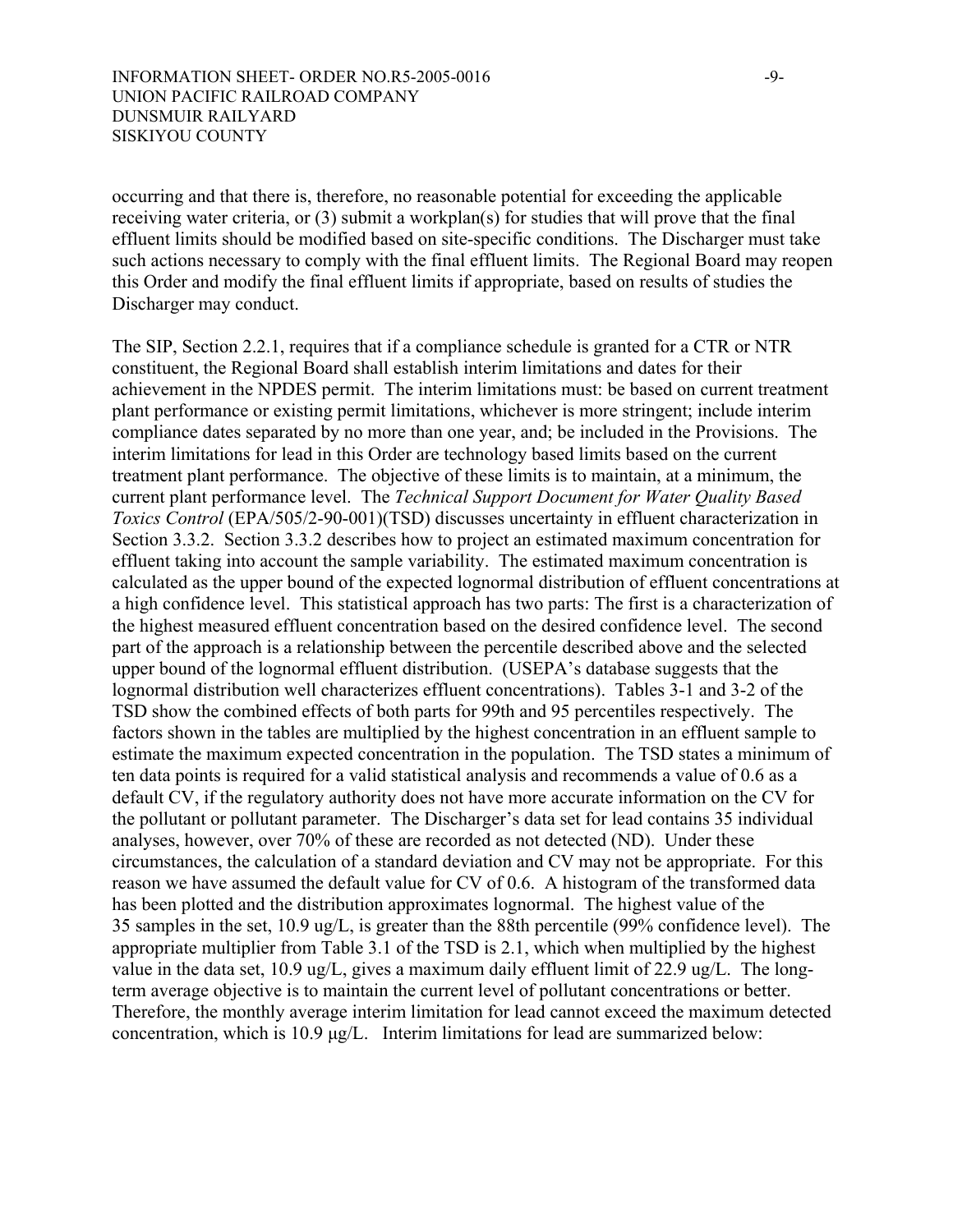| <b>Parameter</b> | <u>Unit</u> | 30-DayAverage | Daily Maximum |
|------------------|-------------|---------------|---------------|
| Lead (total)     | $\mu$ g/L   | 10.9          | 22.9          |
|                  | lbs/day     | 0.079         | 0.165         |

The Regional Board finds that the Discharger may be able to undertake source control and treatment plant measures to maintain compliance with the interim limitations included in this Order. The Discharger may also be able to demonstrate, through ultra clean sampling protocol or other analytical techniques, that the concentration of lead in the effluent is lower than previously determined, and that there is not a reasonable potential for exceeding an applicable water quality criteria. Interim limitations are established when compliance with NTR and CTR based Effluent Limitations cannot be achieved by the existing discharge. Discharge of constituents in concentrations in excess of the final Effluent Limitations, but in compliance with the interim Effluent Limitations, can significantly degrade water quality and adversely affect the beneficial uses of the receiving stream on a long-term basis.

The Discharger's treatment system was designed for the purpose of removing organic pollutants and does not remove lead. An examination of the Discharger's effluent data before and after treatment confirms that there is no reduction in lead, and in fact there may even be an increase. The source of contaminants in the groundwater being treated was from practices that have been discontinued for many years, and source control may not be particularly effective in reducing the lead level in the effluent. Treatment such as ion exchange or reverse osmosis is a possibility, but would be expensive. Granting of a dilution credit may be justified.

27 January 2005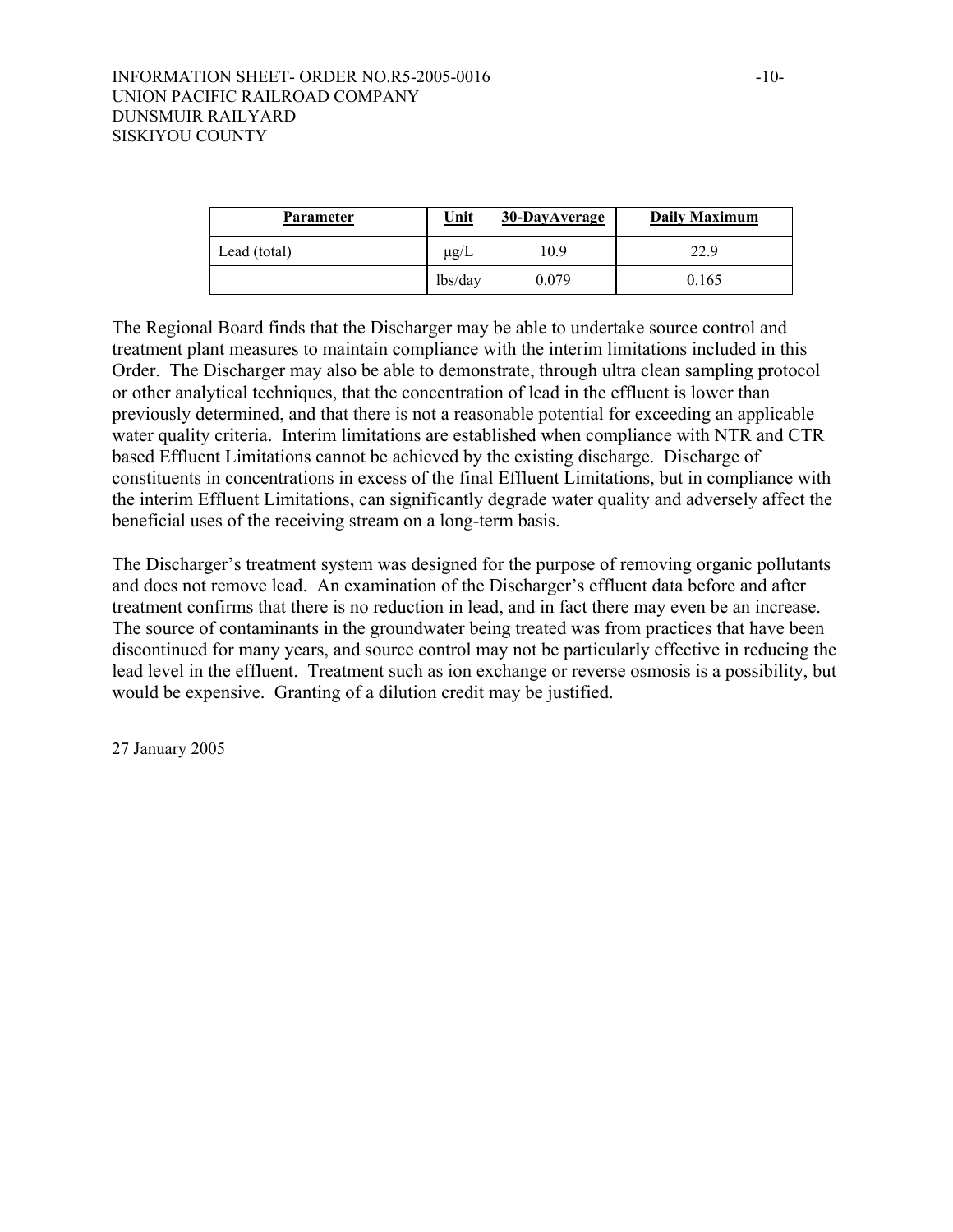Order No. R5-2005-0016

# Attachment A

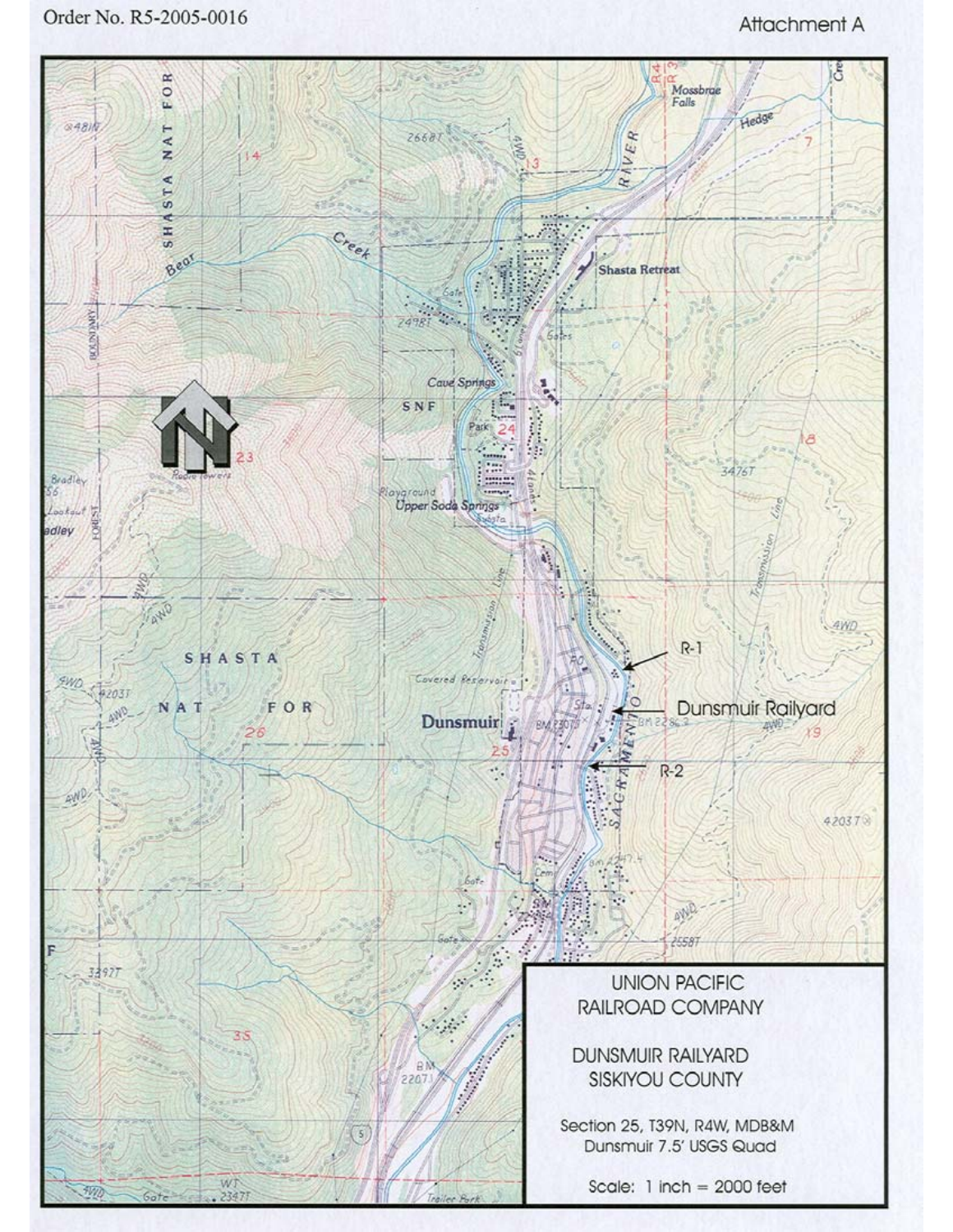Order No. R5-2005-0016 Attachment B